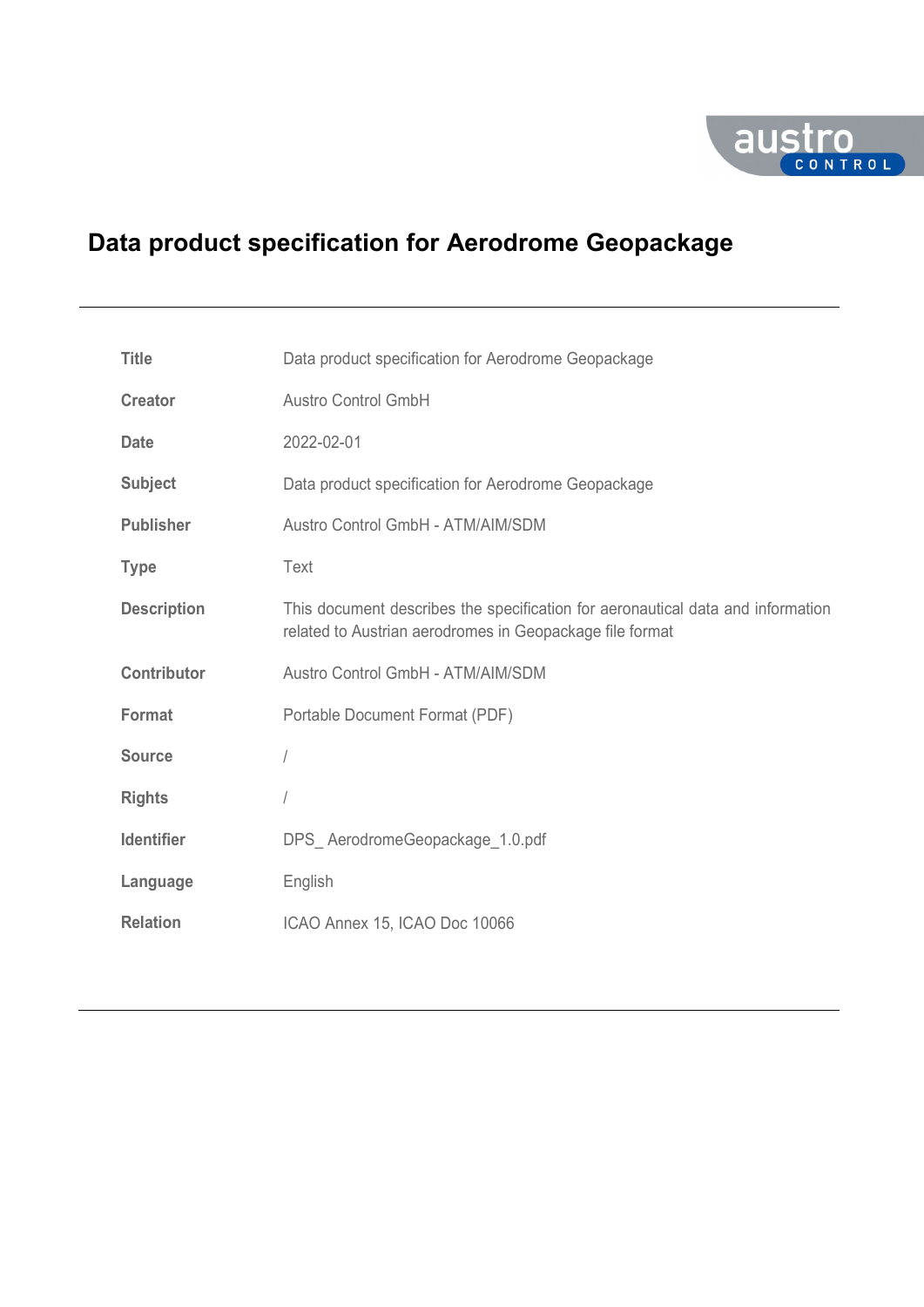# **Change History**

| <b>Version</b> | <b>Date</b> | <b>Reason for Change</b> | <b>Affected Sections</b> |
|----------------|-------------|--------------------------|--------------------------|
| 0.1            | 2021-07-30  | Creation of document     | All                      |
|                |             | Changes ITRF epoche      | Chap. 6.1.               |
| 1.0            | 2022-02-01  | Way of delivery          | Chap. 9.2.               |
|                |             | Data Capture             | Chap. 10                 |

# <span id="page-1-0"></span>**Table of Content**

| 2. |        |  |
|----|--------|--|
|    | 2.1.   |  |
|    | 2.2.   |  |
|    | 2.3.   |  |
|    | 2.4.   |  |
|    | 2.5.   |  |
|    | 2.6.   |  |
|    | 2.7.   |  |
|    |        |  |
|    | 3.1    |  |
| 4. |        |  |
| 5. |        |  |
|    | 5.1    |  |
|    | 5.1.1. |  |
|    | 5.1.2. |  |
|    | 5.2.   |  |
|    | 5.3.   |  |
|    | 5.4.   |  |
|    |        |  |
|    | 6.1.   |  |
|    | 6.2.   |  |
|    | 6.3.   |  |
| 7. |        |  |
| 8. |        |  |
|    | 8.1.   |  |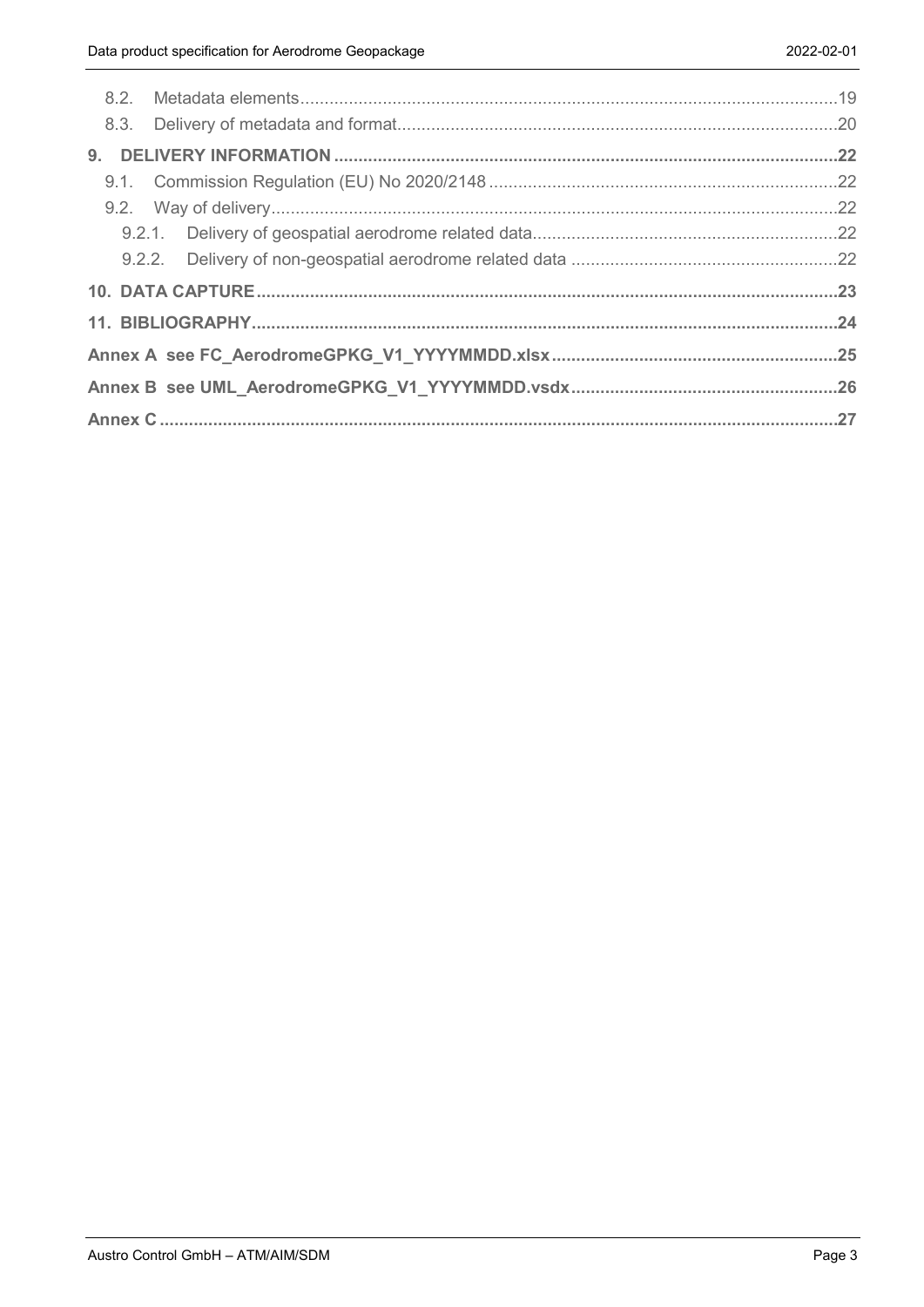## <span id="page-3-0"></span>**1. SCOPE**

This document specifies a harmonised data specification for the transmission of aeronautical data in digital form as defined in ICAO Annex 15, ICAO Doc 10066 and Commission Regulation (EU) 2020/2148 and is the basis for implementing the rules according to Chapter 5. The Aerodrome Geopackage includes all aeronautical data for each aerodrome.

This document compromises in particular aeronautical data and information related to Austrian aerodromes.

#### <span id="page-3-1"></span>**Purpose**

This data product specification is intended for individuals responsible for collecting electronic aeronautical data and defines the technical requirements for data collection.

The purpose of these guidelines is:

- to provide a consistent basis for data collection agencies and their contracted survey companies,
- to provide a technical documentation of the requirements of the detection of the quality assurance up to the submission of data,
- to provide a definition of all values and characteristics (features and attributes) of the data that is necessary,
- to provide a summary of quality and integrity requirements of international standards.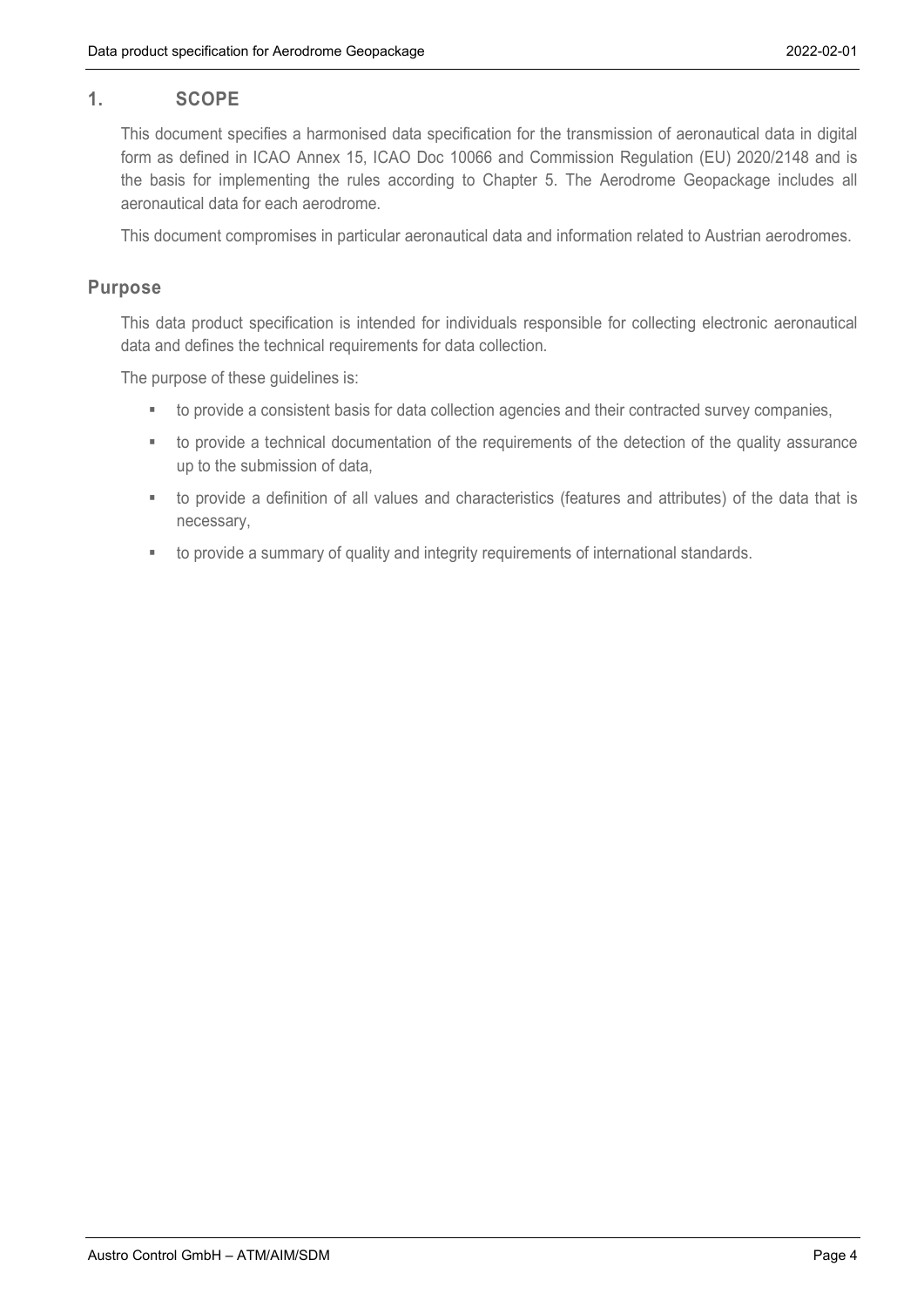#### <span id="page-4-0"></span>**2. OVERVIEW**

#### <span id="page-4-1"></span>**2.1. Name and acronyms**

Data specification for Aerodrome Geopackage

DPS Aerodrome Geopackage

#### <span id="page-4-2"></span>**2.2. Informal description**

This Data Product Specification describes the features and attributes which are related to aerodromes. The geospatial data shall be delivered as a Geopackage file.

#### <span id="page-4-3"></span>**2.3. Normative References**

| [COMMISSION REGULATION (EU)<br>2020/469]  | COMMISSION IMPLEMENTING REGULATION (EU) 2020/469<br>of 14 February 2020                               |
|-------------------------------------------|-------------------------------------------------------------------------------------------------------|
| [COMMISSION REGULATION (EU)<br>139/2014]  | COMMISSION IMPLEMENTING REGULATION (EU) 139/2014<br>of 12 February 2014                               |
| [COMMISSION REGULATION (EU)<br>2020/2148] | COMMISSION IMPLEMENTING<br><b>REGULATION</b><br>(EU)<br>2020/2148 of 8 October 2020                   |
| [ECTL DO]                                 | ECTL Specification for the Origination of Aeronautical Data<br>(DO) V 2.0                             |
| [ICAO Annex 4]                            | <b>ICAO Annex 4 - Aeronautical Charts</b>                                                             |
| [ICAO Annex 15]                           | <b>ICAO Annex 15 - Aeronautical Information Services</b>                                              |
| [ICAO Doc 9674]                           | ICAO Doc 9674 - World Geodetic System - 1984 (WGS-84)<br>Manual                                       |
| [ICAO Doc 10066]                          | ICAO Doc 10066 - Procedures for Air Navigation Services<br><b>Aeronautical Information Management</b> |
| [ISO 19111]                               | EN ISO 19111:2003, Geographic information - Spatial<br>referencing by coordinates                     |
| [ISO 19115]                               | EN ISO 19115:2005, Geographic information - Metadata                                                  |
| [ISO 19131]                               | EN ISO 19131:2007, Geographic information - Data product<br>specification                             |
| [OGC GPKG]                                | <b>OGC Geopackage Encoding Standard</b>                                                               |

# <span id="page-4-4"></span>**2.4. Information about the creation of the specification**

Document title: <br> Data product specification for Aerodrome Geopackage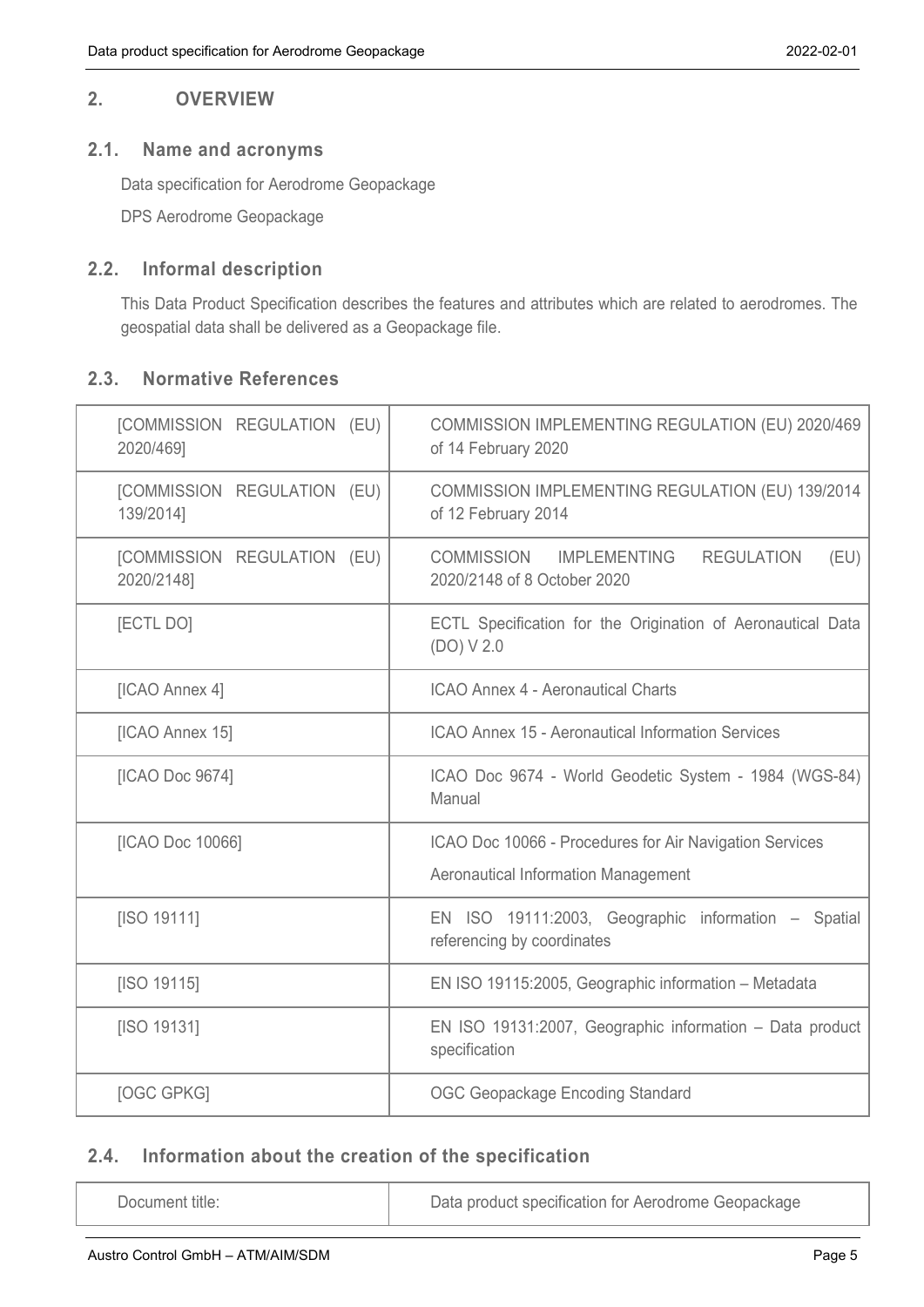| Reference date:    | 2021-07-30                        |
|--------------------|-----------------------------------|
| Responsible party: | Austro Control GmbH - ATM/AIM/SDM |
| Language:          | English                           |

## <span id="page-5-0"></span>**2.5. Terms and definitions**

Many of terms and definitions in this document are taken from the International Standards ISO 19131 (Geographic Information – Data product specification).

# <span id="page-5-1"></span>**2.6. Symbols and abbreviations**

This is a list of abbreviations and acronyms used in the data specification

| <b>AIM</b>   | Aeronautical Information Management            |
|--------------|------------------------------------------------|
| <b>AIP</b>   | Aeronautical Information Publication           |
| <b>AIC</b>   | <b>Aeronautical Information Circular</b>       |
| <b>NOTAM</b> | Notice to Airmen                               |
| <b>AIS</b>   | <b>Aeronautical Information Service</b>        |
| <b>AIXM</b>  | Aeronautical Information Exchange Model        |
| <b>ATM</b>   | Air Traffic Management                         |
| <b>DPS</b>   | Data Product Specification                     |
| <b>ECTRL</b> | Eurocontrol                                    |
| <b>EPSG</b>  | European Petroleum Survey Group Geodesy        |
| <b>EVRS</b>  | European Vertical Reference System             |
| <b>GPKG</b>  | Geopackage                                     |
| <b>ICAO</b>  | International Civil Aviation Organization      |
| <b>ISO</b>   | International Organization for Standardization |
| <b>ITRS</b>  | International Terrestrial Reference System     |
| <b>ITRF</b>  | International Terrestrial Reference Frame      |
| <b>OGC</b>   | Open Geospatial Consortium                     |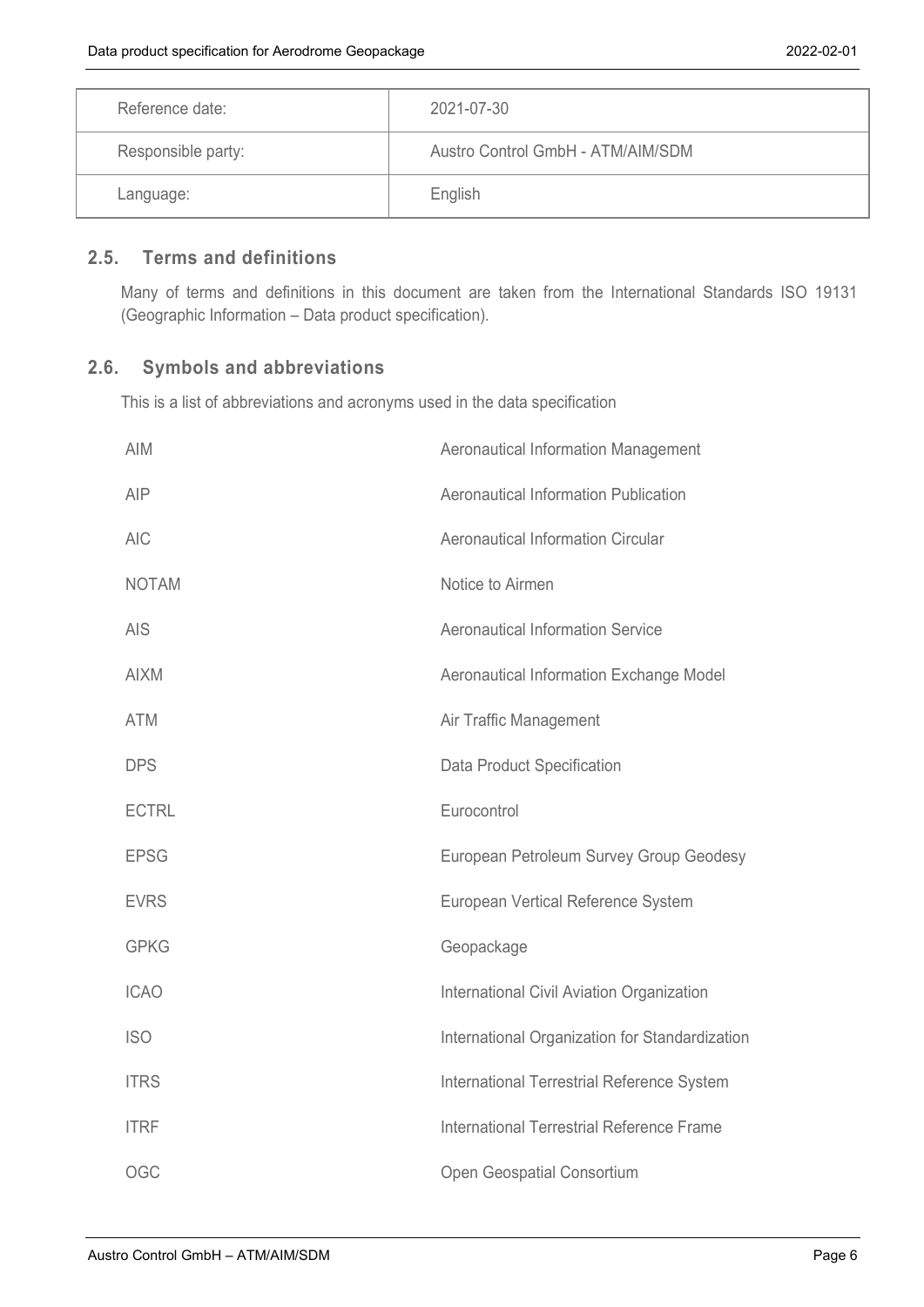| <b>PDF</b> | <b>Portable Document Format</b> |
|------------|---------------------------------|
| <b>SDM</b> | <b>Static Data Management</b>   |
| UML        | Unified Modelling Language      |

#### <span id="page-6-0"></span>**2.7. Conformance**

Any dataset claiming conformance with this data specification shall pass the requirements as described in ICAO Annex 15 and ICAO Doc 10066.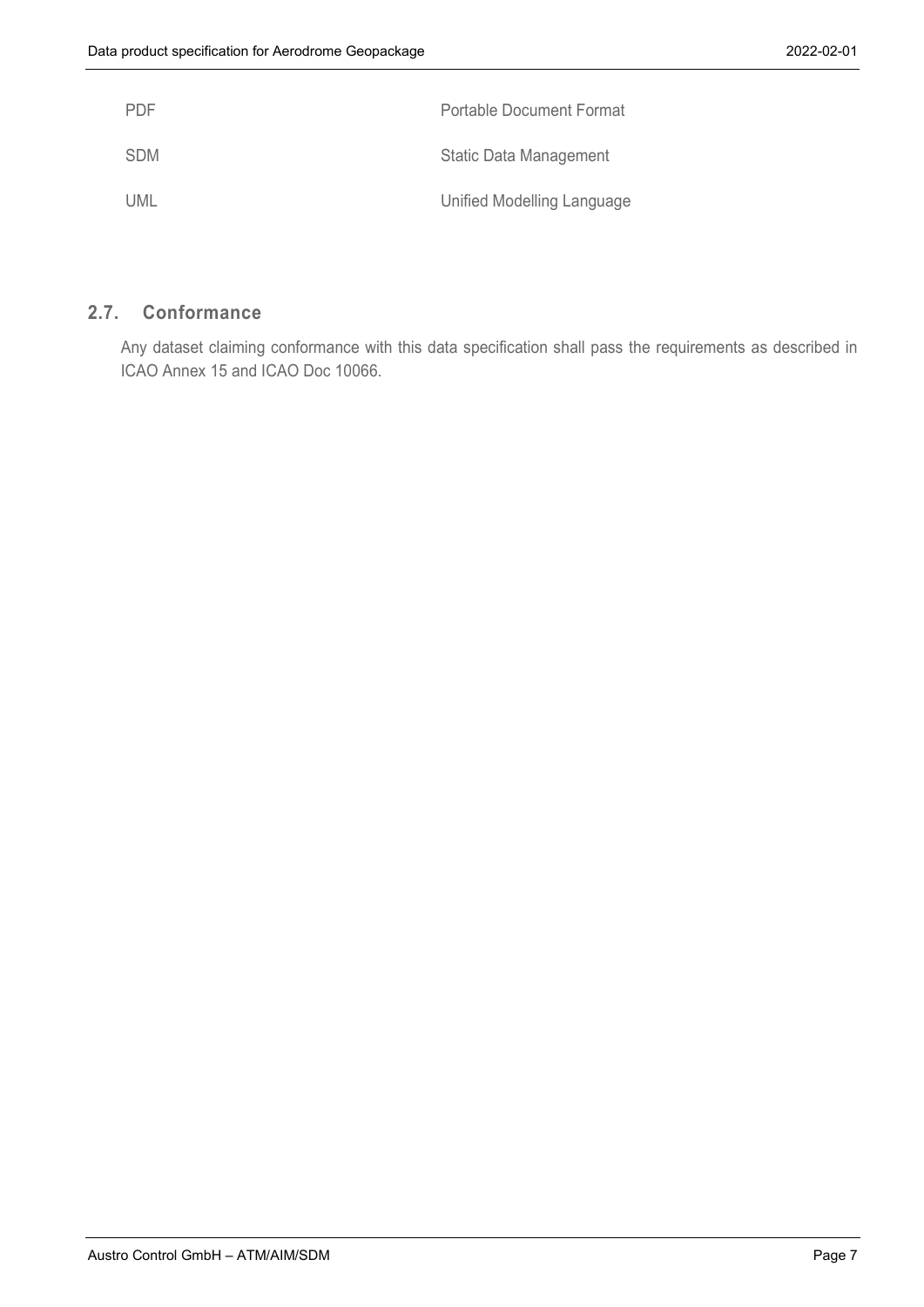# <span id="page-7-0"></span>**3. SPECIFICATION SCOPE**

## <span id="page-7-1"></span>**3.1. General specification scope**

This data product specification is valid for all aeronautical data, which are published in the Aeronautical Information Products according to ICAO Annex 15 - especially in the Aeronautical Information Publication (AIP) - and are related to Austrian aerodromes.

This data product specification specifies minimum requirements. In cases where it is appropriate the minimum requirements can be exceeded.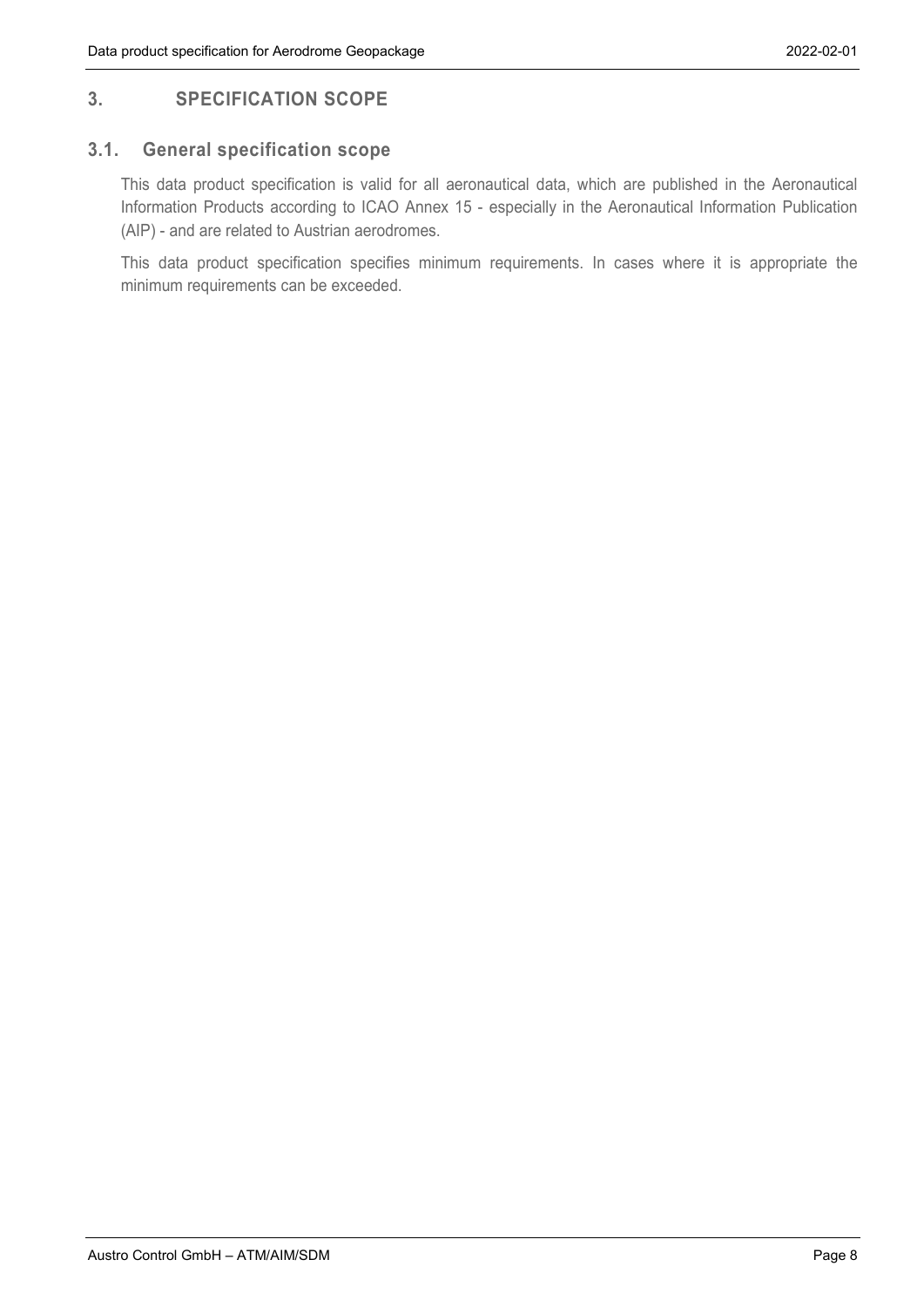# <span id="page-8-0"></span>**4. IDENTIFICATION INFORMATION**

| Title:                       | Data product specification for Aerodrome Geopackage                                                                                                                                                                                                                                   |
|------------------------------|---------------------------------------------------------------------------------------------------------------------------------------------------------------------------------------------------------------------------------------------------------------------------------------|
| Abstract:                    | This data product specification is valid for all aeronautical data,<br>that have to be published in the Aeronautical Information<br>Products according to ICAO Annex 15 - especially in the<br>Aeronautical Information Publication (AIP) - and are related to<br>Austrian aerodromes |
| Topic categories:            | Transportation (018)                                                                                                                                                                                                                                                                  |
| Geographic description:      | This data product specification is valid for international<br>aerodromes in the state territory of Austria                                                                                                                                                                            |
| Purpose:                     | The purpose of this document is to specify a harmonised data<br>specification for aeronautical spatial data related<br>to<br>international Austrian aerodromes.                                                                                                                       |
| Spatial representation type: | Vector $(001)$                                                                                                                                                                                                                                                                        |
| Spatial resolution:          | See chapter 7.                                                                                                                                                                                                                                                                        |
| Supplementary information:   | The structure follows the ISO standard for data specification<br>(ISO19131).                                                                                                                                                                                                          |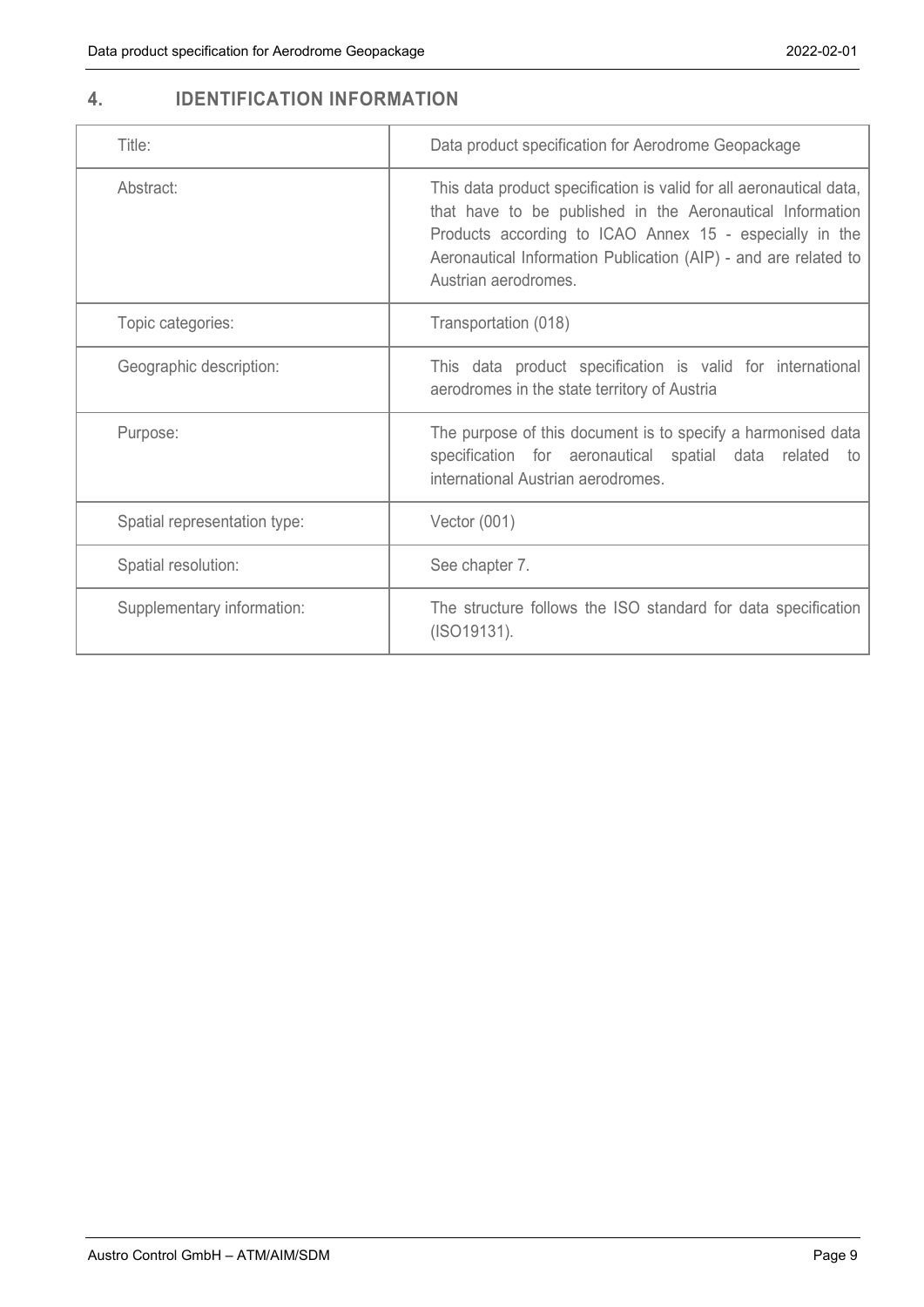# <span id="page-9-0"></span>**5. DATA CONTENT AND STRUCTURE**

## <span id="page-9-1"></span>**5.1. Feature based data**

#### <span id="page-9-2"></span>**5.1.1. Narrative information**

The provided Geopackage template with features and their attributes for geospatial data exchange is based on the OGC Standard for Geopackage. The Geopackage template is a derived and simplified version of AIXM for the purpose of the electronic and digital transfer of originated aeronautical data and information related to Austrian aerodromes.

#### <span id="page-9-3"></span>**5.1.2. Geopackage**

A GeoPackage (GPKG) is an open, standards-based, platform-independent, portable, self-describing, compact format for transferring geospatial information. It is a platform-independent SQLite database file that contains the GeoPackage data and metadata tables. The GeoPackage Encoding Standard describes a set of conventions for storing the following within an SQLite database:

- vector features:
- tile matrix sets of imagery and raster maps at various scales;
- attributes (non-spatial data); and
- extensions.

Since a GeoPackage is a database container, it supports direct use. This means that the data in a GeoPackage can be accessed and updated in a "native" storage format without intermediate format translations. GeoPackages that comply with the requirements in the standard and do not implement vendorspecific extensions are interoperable across all enterprise and personal computing environments.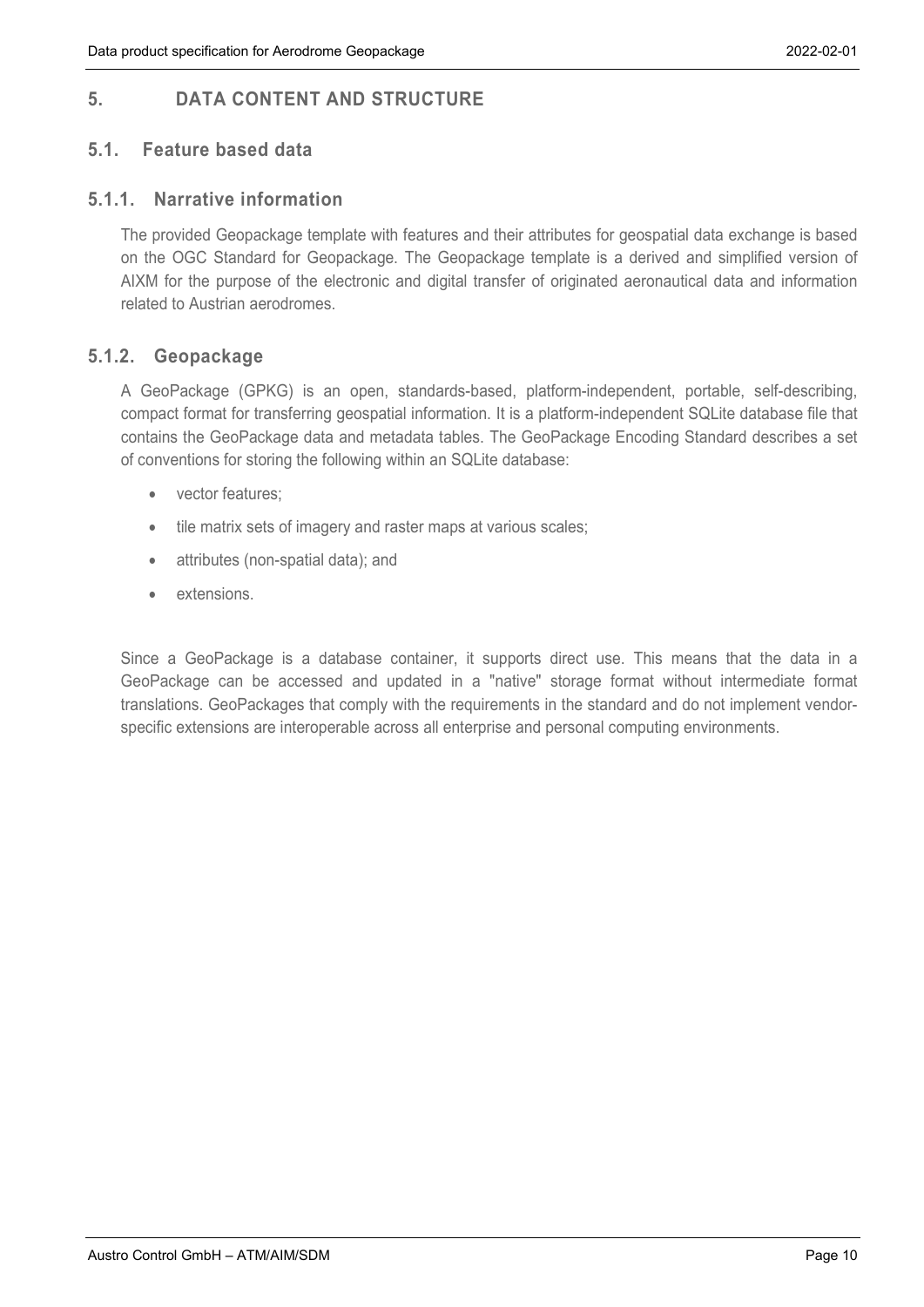# <span id="page-10-0"></span>**5.2. Feature catalogue**

| Name:                       | Feature Catalogue for Aerodrome Geopackage                                                                                     |
|-----------------------------|--------------------------------------------------------------------------------------------------------------------------------|
| Scope:                      | Identification of all geospatial entities and their attributes.                                                                |
| Field of Application:       | Aeronautical Information Products according to ICAO Annex 15 - especially<br>in the Aeronautical Information Publication (AIP) |
| Version Number:             | 1.0                                                                                                                            |
| Version Date:               | 2021-07-30                                                                                                                     |
| Feature Catalogue Producer: |                                                                                                                                |
| Producer Name:              | Katrin Stepanek                                                                                                                |
| Producer Organisation:      | <b>Austro Control GmbH</b>                                                                                                     |
| Producer Address:           | A-1030 Wien, Schnirchgasse 17                                                                                                  |
| Producer Country:           | Austria                                                                                                                        |
| Phone:                      | +43(0)517033282                                                                                                                |
| Facsimile:                  | +43(0)517032036                                                                                                                |
| Electronic Mail Address:    | aim.sdm@austrocontrol.at                                                                                                       |

See Annex A for details.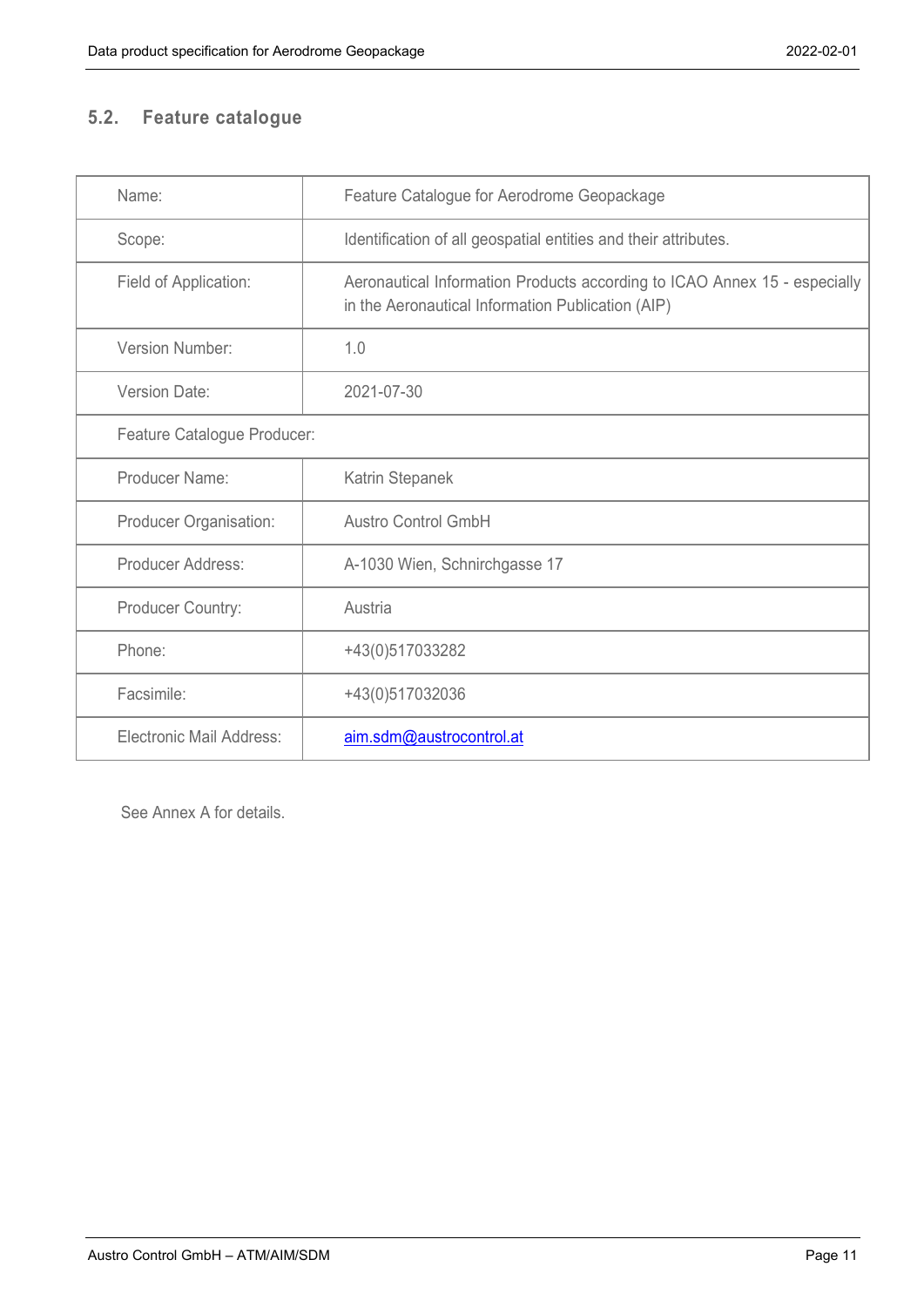# <span id="page-11-0"></span>**5.3. UML Model**

| Name:                       | UML Model for geospatial data and information related to Austrian<br>aerodromes                                                |
|-----------------------------|--------------------------------------------------------------------------------------------------------------------------------|
| Scope:                      | Identification of all geospatial entities and their attributes.                                                                |
| Field of Application:       | Aeronautical Information Products according to ICAO Annex 15 - especially<br>in the Aeronautical Information Publication (AIP) |
| Version Number:             | 1.0                                                                                                                            |
| <b>Version Date:</b>        | 2021-07-30                                                                                                                     |
| Feature Catalogue Producer: |                                                                                                                                |
| Producer Name:              | Katrin Stepanek                                                                                                                |
| Producer Organisation:      | <b>Austro Control GmbH</b>                                                                                                     |
| <b>Producer Address:</b>    | A-1030 Wien, Schnirchgasse 17                                                                                                  |
| Producer Country:           | Austria                                                                                                                        |
| Phone:                      | +43(0)517033282                                                                                                                |
| Facsimile:                  | +43(0)517032036                                                                                                                |
| Electronic Mail Address:    | aim.sdm@austrocontrol.at                                                                                                       |

See Annex B for details.

# <span id="page-11-1"></span>**5.4. Business Rules**

| Name:                  | Business Rules for geospatial data and information related to Austrian<br>aerodromes                                           |
|------------------------|--------------------------------------------------------------------------------------------------------------------------------|
| Scope:                 | Identification of all business rules related to aeronautical data.                                                             |
| Field of Application:  | Aeronautical Information Products according to ICAO Annex 15 - especially<br>in the Aeronautical Information Publication (AIP) |
| <b>Version Number:</b> | 1.0                                                                                                                            |
| Version Date:          | 2021-07-30                                                                                                                     |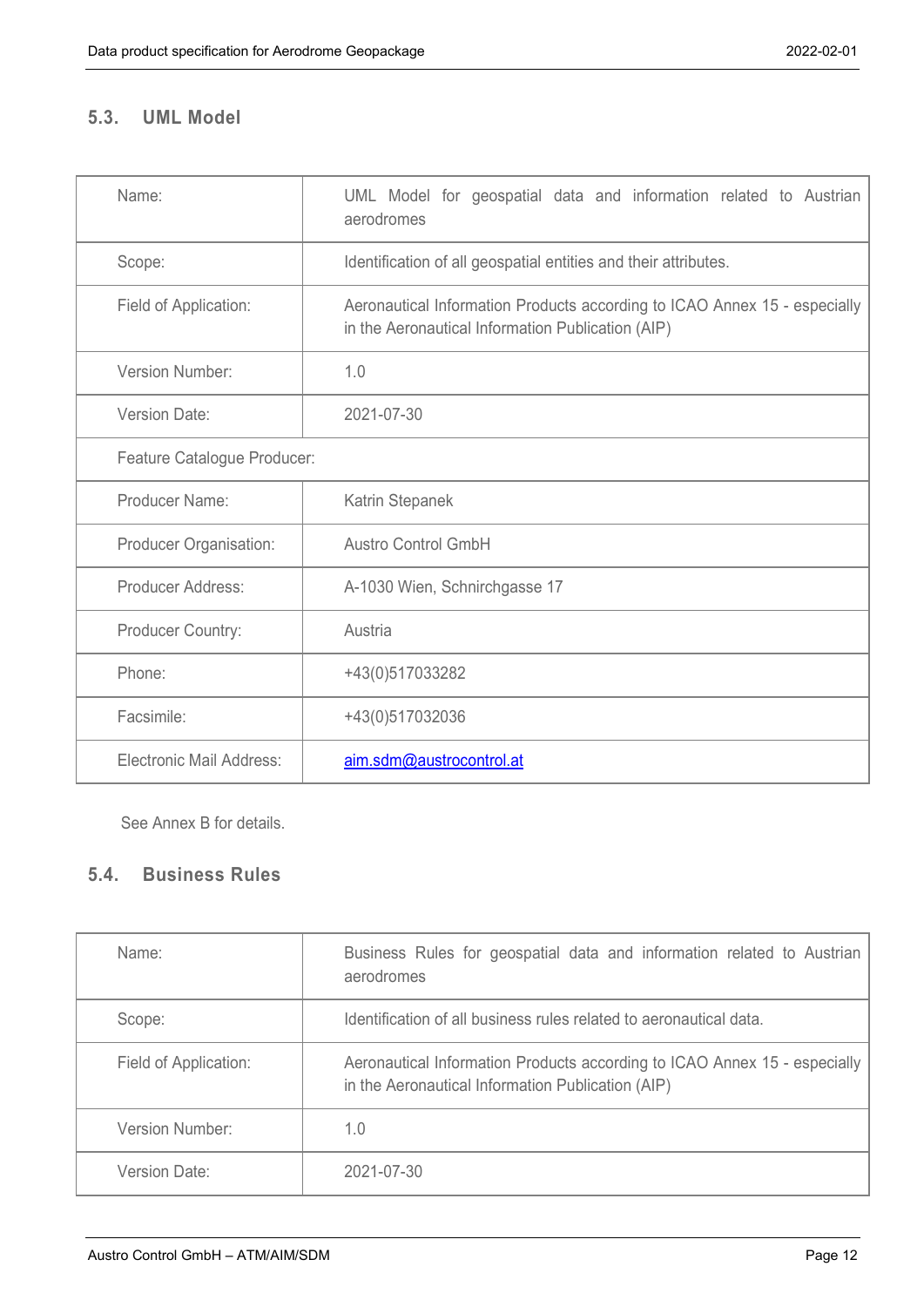| Feature Catalogue Producer: |                               |  |
|-----------------------------|-------------------------------|--|
| Producer Name:              | Katrin Stepanek               |  |
| Producer Organisation:      | <b>Austro Control GmbH</b>    |  |
| Producer Address:           | A-1030 Wien, Schnirchgasse 17 |  |
| <b>Producer Country:</b>    | Austria                       |  |
| Phone:                      | +43(0)517033282               |  |
| Facsimile:                  | +43(0)517032036               |  |
| Electronic Mail Address:    | aim.sdm@austrocontrol.at      |  |

See Annex C for details.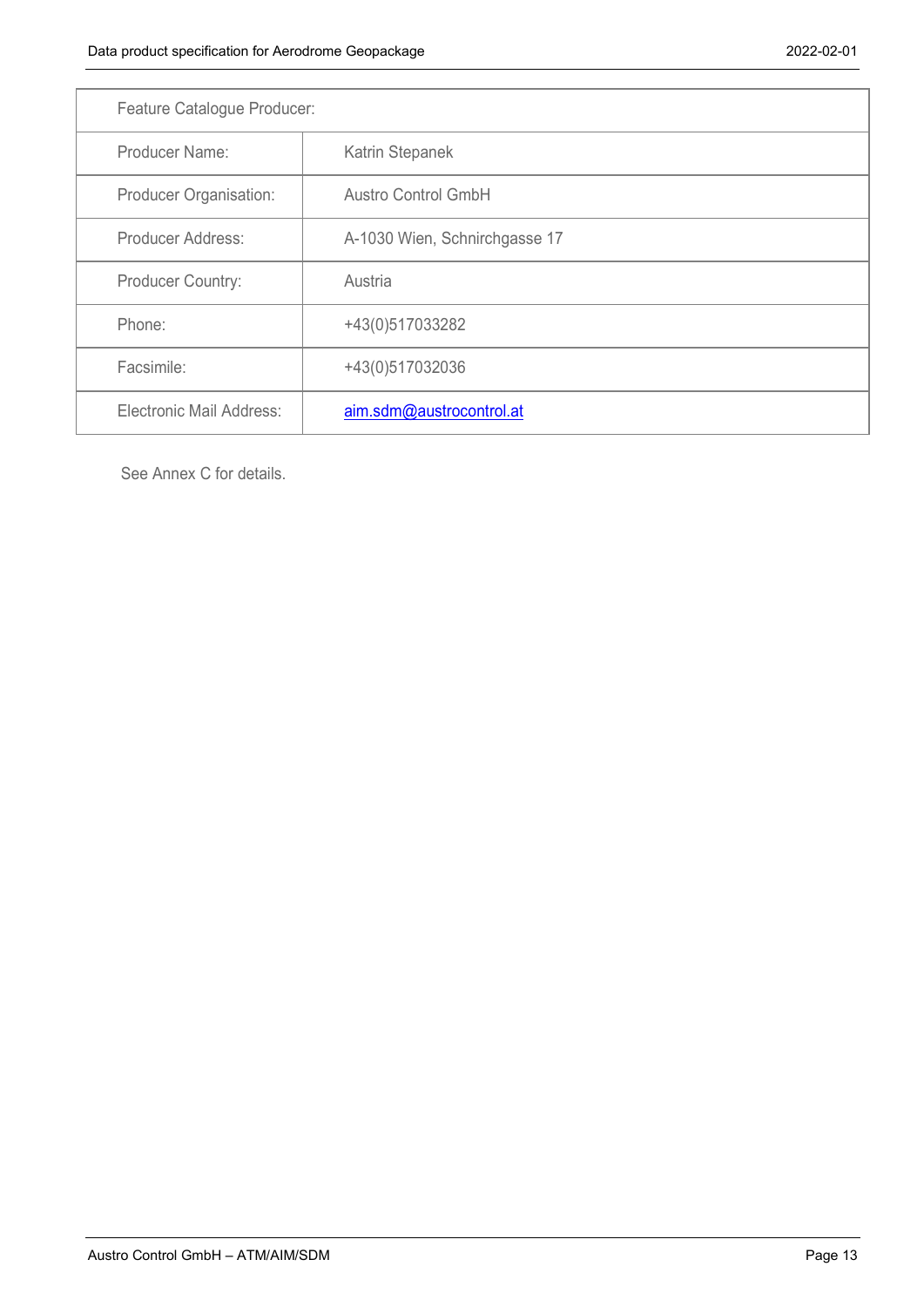# <span id="page-13-0"></span>**6. REFERENCE SYSTEMS**

# <span id="page-13-1"></span>**6.1. Horizontal reference system**

The horizontal reference system used for all geographical coordinates is the World Geodetic System-1984 (WGS-84). The WGS-84 coordinate system is aligned with the International Terrestrial Reference System (ITRS), realised through the International Terrestrial Reference Frame (ITRF) at a defined epoch.

Following information for the reference system shall be considered:

| Name element            | <b>Entry</b>                                      | <b>Comments</b> |
|-------------------------|---------------------------------------------------|-----------------|
| Coordinate system name  | WGS-84                                            |                 |
| Coordinate system alias | World Geodetic System - 1984                      |                 |
| Coordinate system type  | geodetic                                          |                 |
| Datum realization epoch | 2010.0 (ITRF2014)                                 |                 |
| Datum validity          | Latitude: [-90°, 90°]<br>Longitude: [-180°, 180°] |                 |
| Reference ellipsoid     | WGS-84                                            |                 |
| Semi-major axis         | 6378137,0 m                                       |                 |
| Inverse flattening      | 298,257223563                                     |                 |
| <b>Remarks</b>          | See website: https://itrf.ign.fr/                 |                 |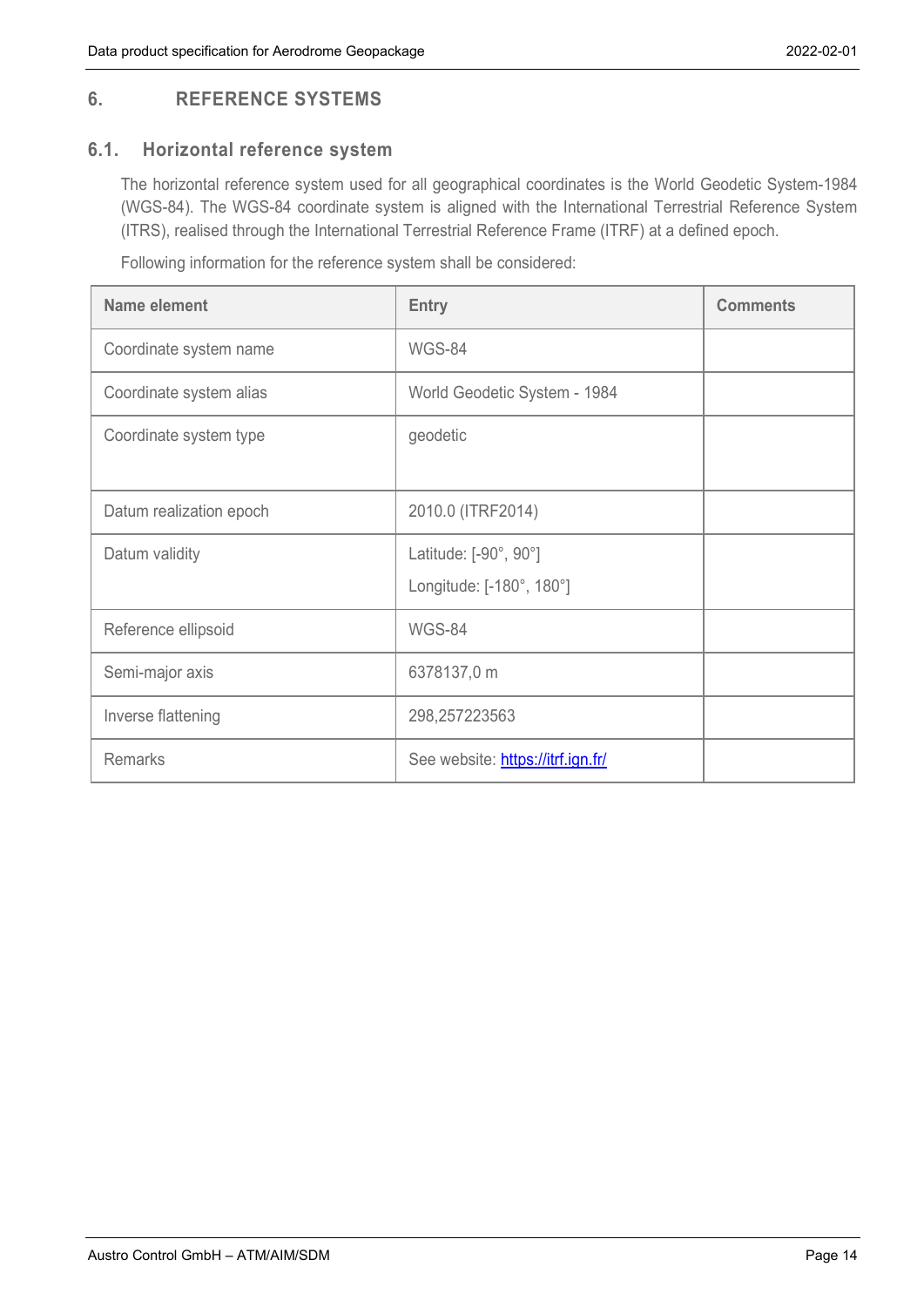#### <span id="page-14-0"></span>**6.2. Vertical reference system**

The vertical reference system used for all elevations and heights is the European Vertical Reference System (EVRS), which is based on orthometric heights in relation to the tide gauge of Amsterdam (NAP).

Listed below are the information about the EVRS:

| <b>Element name</b> | <b>Entry</b>                                  | <b>Comments</b> |
|---------------------|-----------------------------------------------|-----------------|
| Vertical datum name | European Vertical Reference System<br>(EVRS)  |                 |
| <b>Identifier</b>   | EPSG Code 9274                                |                 |
| Datum validity      | Europe                                        |                 |
| Citation            | Web Project EVRS, see<br>http://www.euref.eu/ |                 |

For more information, please visit GEN 2.1.4 of the AIP AUSTRIA.

<https://eaip.austrocontrol.at/>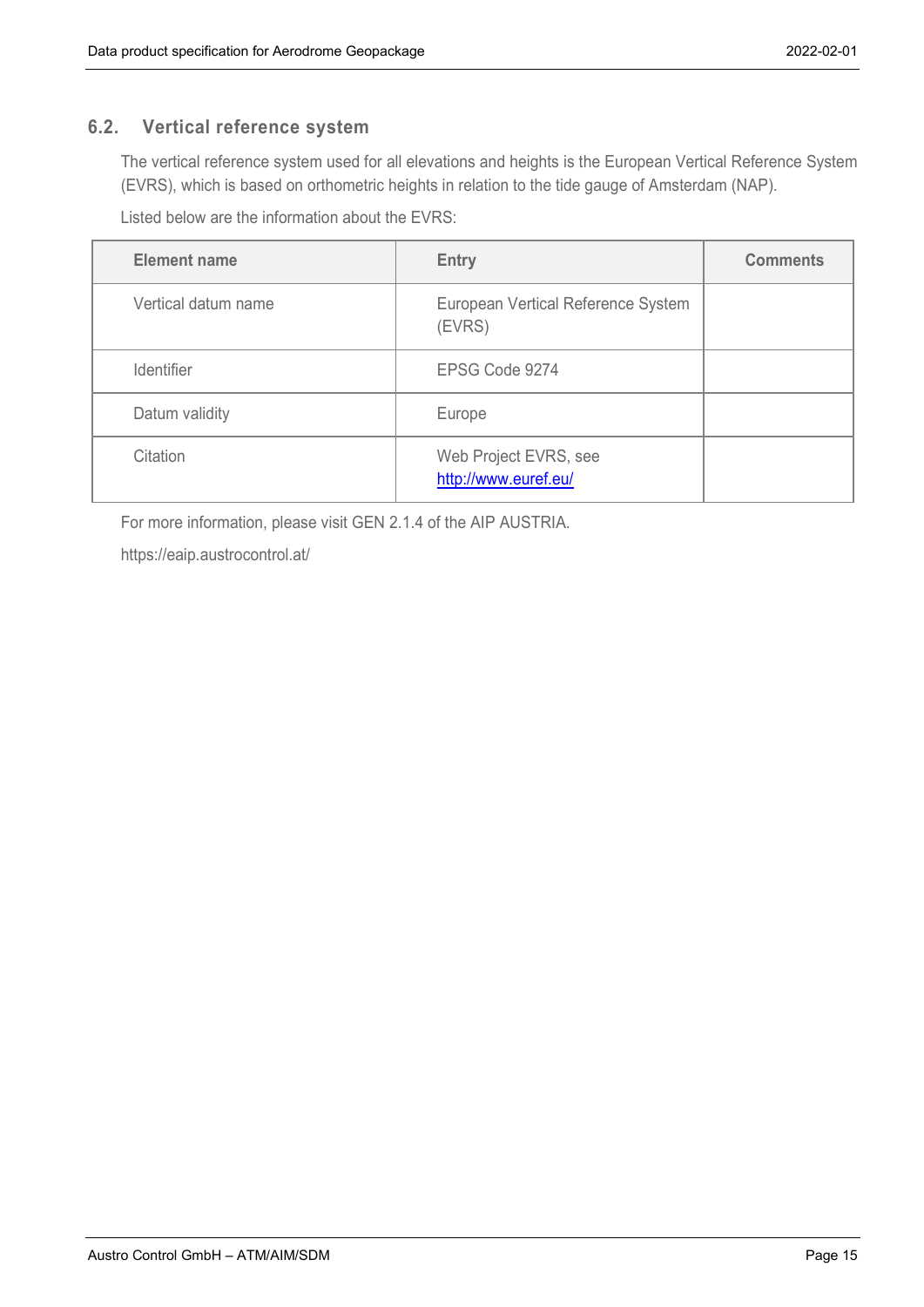# <span id="page-15-0"></span>**6.3. Temporal reference system**

The Gregorian calendar shall be used for as a reference system for date values, and the Universal Time Coordinated (UTC) or the local time including the time zone as an offset from UTC shall be used as a reference system for time values.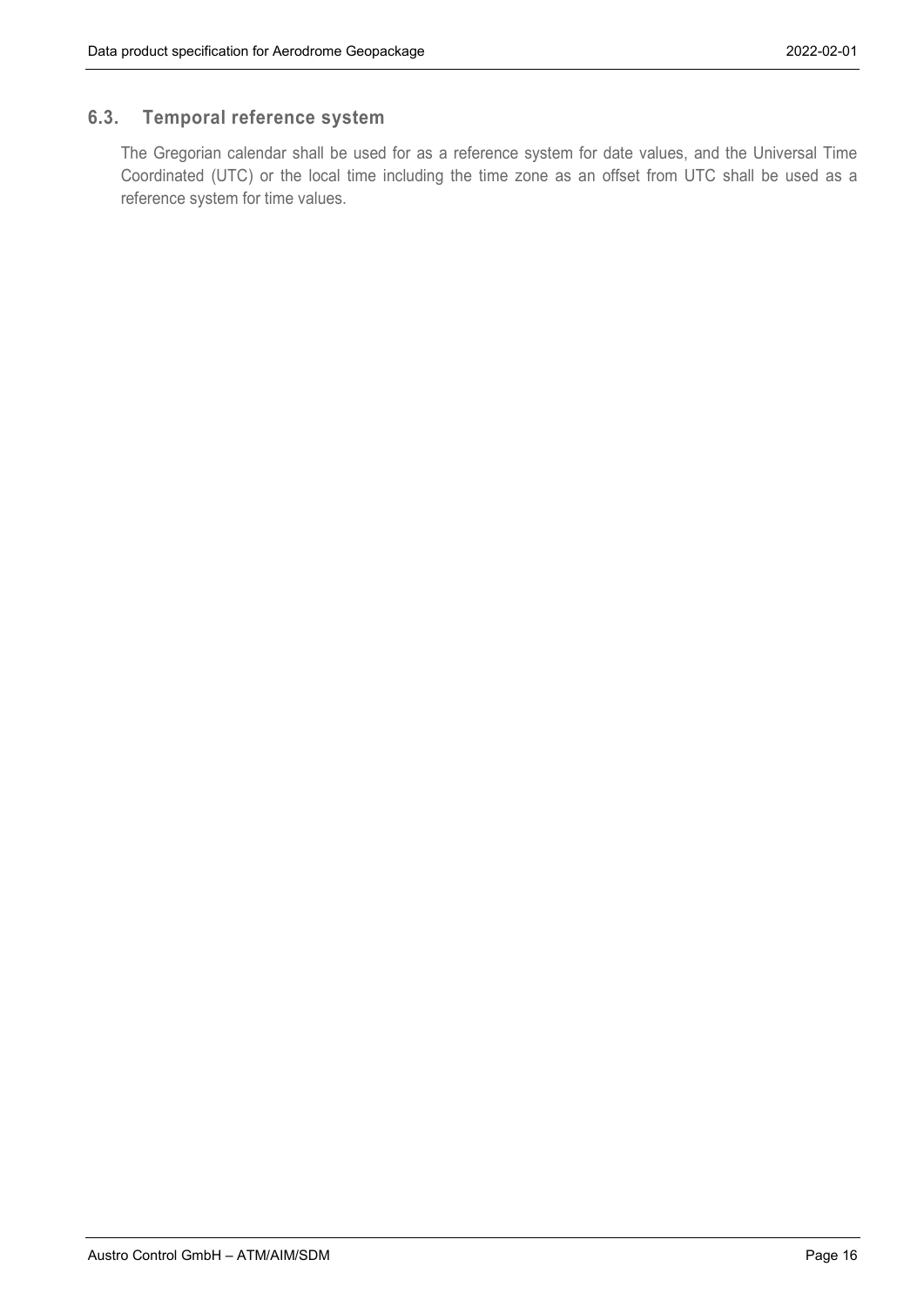# <span id="page-16-0"></span>**7. DATA QUALITY**

The data quality requirements are specified in the national data catalogue provided by Austro Control which is based on the aeronautical data catalogue as specified in the Commission Regulation (EU) 2020/469.

According to the requirement ADR.OPS.A.030 of Commission Regulation (EU) 2020/2148 the aerodrome operator shall ensure that the aeronautical data conform to the data catalogue specification.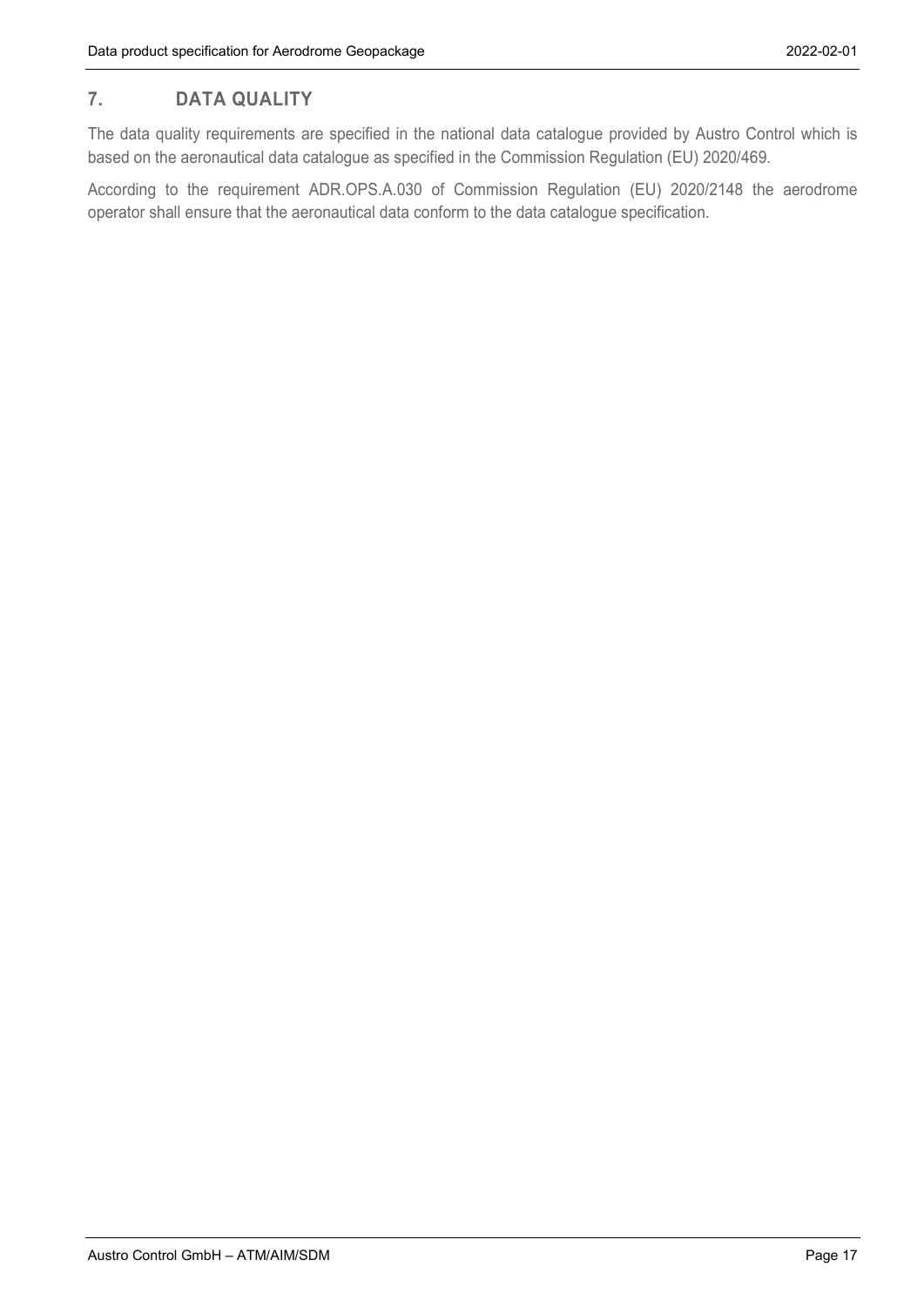# <span id="page-17-0"></span>**8. METADATA**

# <span id="page-17-1"></span>**8.1. Regulations and references**

| [ISO 19131]<br>Geographic information -<br>Data product specification | "The core metadata elements as defined in ISO 19115 shall be included with<br>the data product. Any additional metadata items required to be supplied shall<br>be stated in the data product specification. The format and encoding of the<br>metadata shall be stated in the data product specification."                                                                        |
|-----------------------------------------------------------------------|-----------------------------------------------------------------------------------------------------------------------------------------------------------------------------------------------------------------------------------------------------------------------------------------------------------------------------------------------------------------------------------|
| [ISO 19115]<br>Geographic information -<br>Metadata                   | This International Standard (ISO 19115) defines an extensive set of metadata<br>elements; typically only a subset of the full number of elements is used.<br>However, it is essential that a basic minimum number of metadata elements<br>be maintained for a dataset. Listed are the core metadata elements required<br>to identify a dataset, typically for catalogue purposes. |
|                                                                       | This list contains metadata elements answering the following questions:<br>"Does a dataset on a specific topic exist ('what')?", "For a specific place<br>('where')?", "For a specific date or period ('when')?" and "A point of contact to<br>learn more about or order the dataset ('who')?"                                                                                    |
|                                                                       | Dataset title<br>Dataset reference date<br>Geographic location of the dataset<br>Dataset language<br>Dataset character set<br>Dataset topic category<br>Abstract describing the dataset<br>Metadata language<br>Metadata character set<br>Metadata point of contact<br>Metadata date stamp                                                                                        |
| [ADR Regulation]                                                      | Commission Regulation (EU) No 139/2014 amended by Commission                                                                                                                                                                                                                                                                                                                      |
| Commission Regulation (EU)<br>No 139/2014                             | Delegated Regulation (EU) 2020/2148<br>ADR.OPS.A.045 Metadata:                                                                                                                                                                                                                                                                                                                    |
|                                                                       | The aerodrome operator shall ensure that metadata include, as a minimum:                                                                                                                                                                                                                                                                                                          |
|                                                                       | (a) The identification of the organisations or entities performing any action of<br>originating, transmitting or manipulating the aeronautical dats;                                                                                                                                                                                                                              |
|                                                                       | (b) The action performed;                                                                                                                                                                                                                                                                                                                                                         |
|                                                                       | (c) The date and time the action was performed.                                                                                                                                                                                                                                                                                                                                   |
|                                                                       |                                                                                                                                                                                                                                                                                                                                                                                   |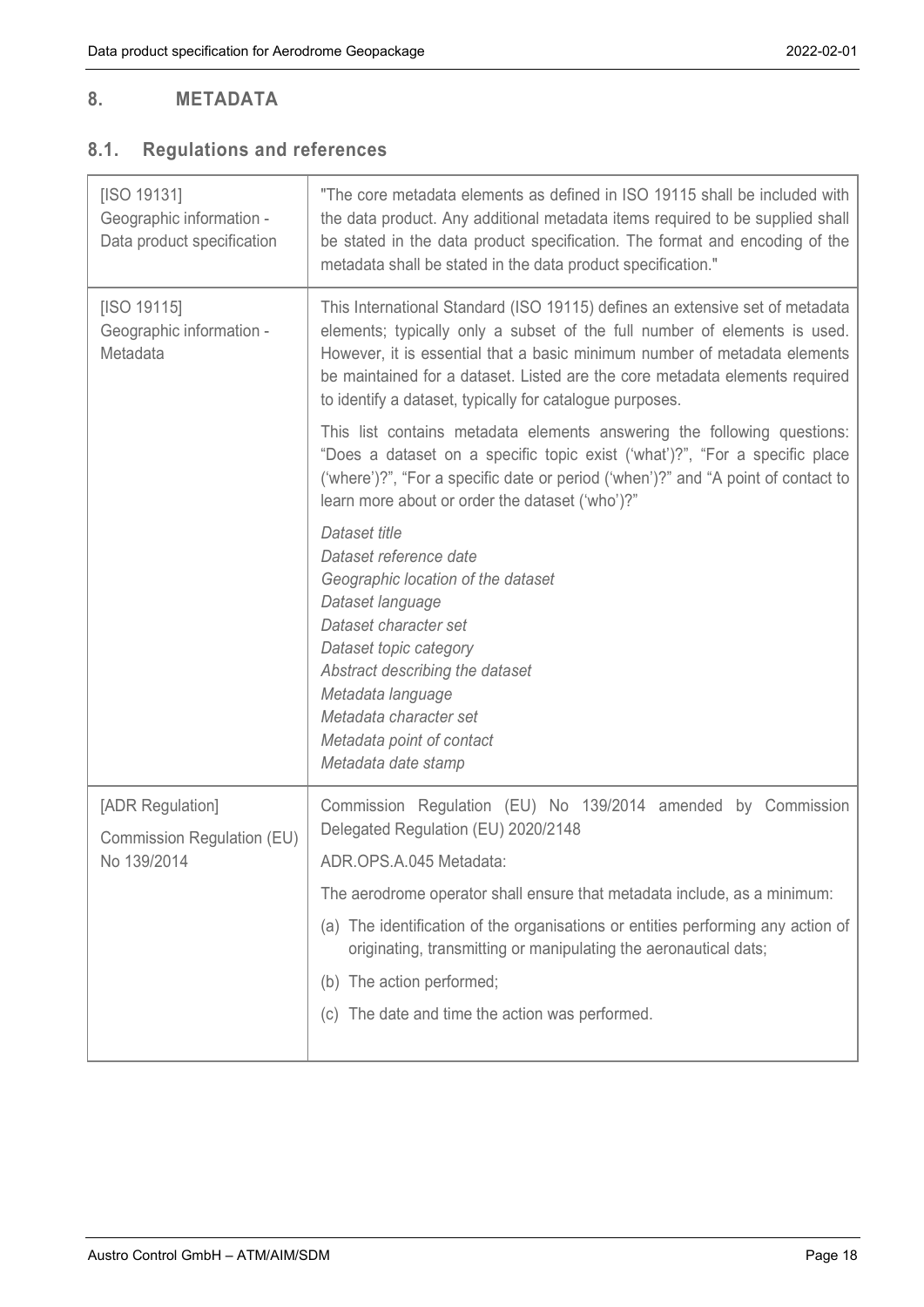# <span id="page-18-0"></span>**8.2. Metadata elements**

Listed below are the core metadata elements (mandatory and recommended optional) required for describing a dataset.

| Metadata Element<br>[ISO 19115]                                                                                                                                                                     | Regulation                                                                                                                                                                        | Description                                                                                                                                                                                                                                                                                                                                                                                                                          |
|-----------------------------------------------------------------------------------------------------------------------------------------------------------------------------------------------------|-----------------------------------------------------------------------------------------------------------------------------------------------------------------------------------|--------------------------------------------------------------------------------------------------------------------------------------------------------------------------------------------------------------------------------------------------------------------------------------------------------------------------------------------------------------------------------------------------------------------------------------|
| <b>Dataset title</b><br>MD Metadata ><br>MD DataIdentification.citation ><br>CI Citation.title                                                                                                      | <b>ISO 19115 Core</b>                                                                                                                                                             | Title of the dataset<br>e.g. Aerodrome Heliport/Runway XY                                                                                                                                                                                                                                                                                                                                                                            |
| Dataset responsible party<br>MD Metadata.identificationInfo ><br>MD Identification.pointOfContact ><br>CI ResponsibleParty<br>CI ResponsibleParte.role: with<br>CI RoleCode = originator            | ADR Regulation: a) Data<br>originator of data<br>ICAO Annex 15: Data<br>originator identifier                                                                                     | Name of organization and persons<br>who are collecting the data<br>e.g. name of surveyor's office                                                                                                                                                                                                                                                                                                                                    |
| Lineage<br>MD Metadata.dataQualityInfo ><br>DQ DataQuality.lineage ><br>LI Lineage.processStep ><br>LI ProcessStep                                                                                  | ADR Regulation: b)<br>Information about<br>amendments made to the<br>data<br>ADR Regulation: c) The<br>persons or organisations<br>that have interacted with<br>the data and when | LI ProcessStep.description:<br>Details of any validation and<br>verification of the data that has been<br>performed<br>LI ProcessStep.description:<br>Origination method horizontal<br>LI ProcessStep.description:<br>Origination method vertical<br>LI ProcessStep.processor:<br>The persons or organisations that<br>have interacted with the data and<br>when<br>LI ProcessStep.dateTime:<br>Date and time of processing the data |
| <b>Geographic location of the dataset</b><br>MD Metadata ><br>MD DataIdentification.extent ><br>EX Extent > EX GeographicExtent ><br>EX_GeographicBoundingBox or<br><b>EX GeographicDescription</b> | <b>ISO 19115 Core</b><br>ICAO Annex 15:<br>Area of coverage                                                                                                                       | Coordinates or Bounding Box of a<br>feature<br>e.g. Latitude / Longitude of Runway<br>Centre Line Point.                                                                                                                                                                                                                                                                                                                             |
| <b>Abstract describing the</b>                                                                                                                                                                      | <b>ISO 19115 Core</b>                                                                                                                                                             | Short description about the dataset,                                                                                                                                                                                                                                                                                                                                                                                                 |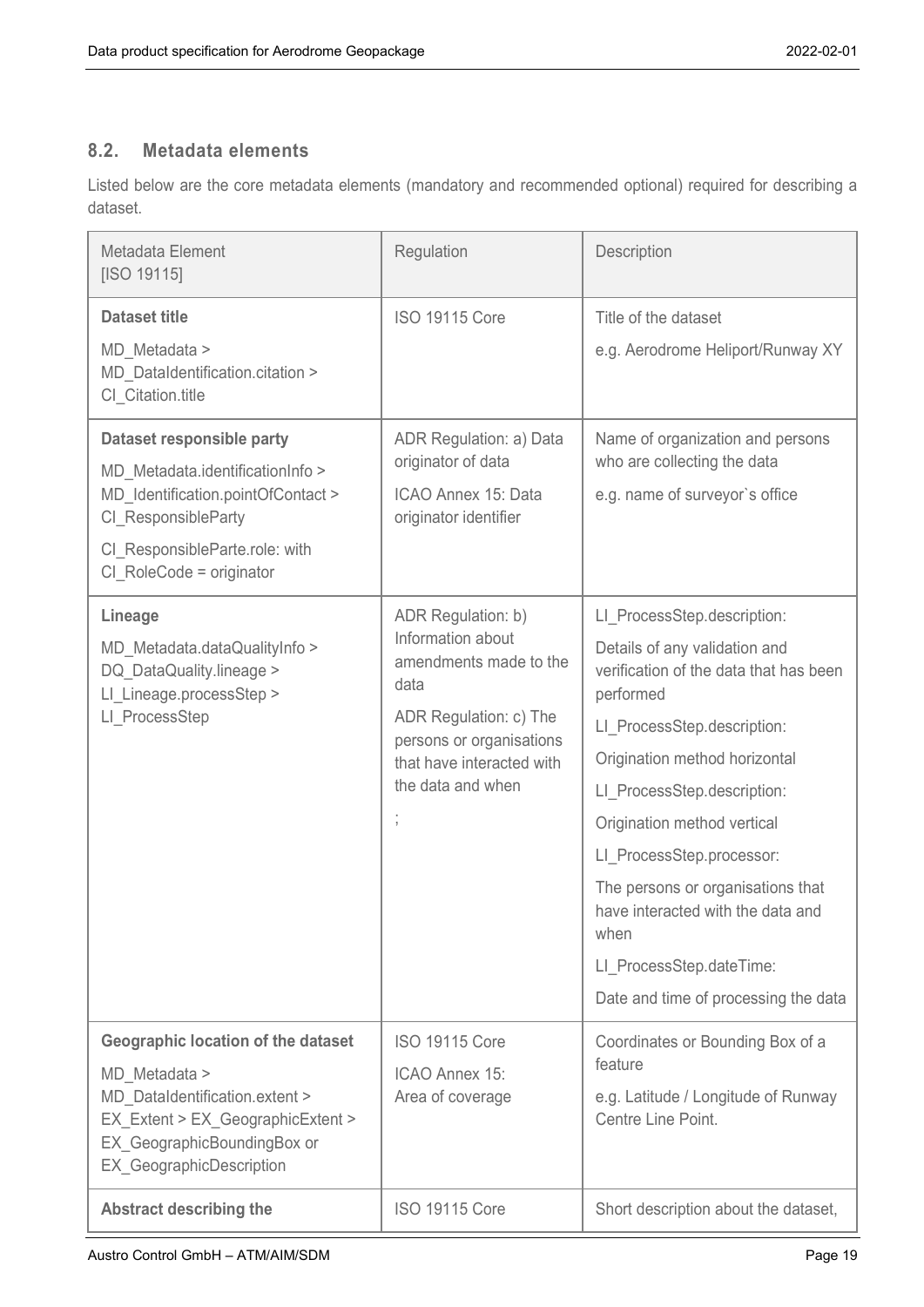| Metadata Element<br>[ISO 19115]                                                                                                                                                         | Regulation                                                                                                                                                                                                                                                                                                                                                                                                                                                                                                        | Description                                                                                                                                                                                                                                                                                                                                                                                                                   |
|-----------------------------------------------------------------------------------------------------------------------------------------------------------------------------------------|-------------------------------------------------------------------------------------------------------------------------------------------------------------------------------------------------------------------------------------------------------------------------------------------------------------------------------------------------------------------------------------------------------------------------------------------------------------------------------------------------------------------|-------------------------------------------------------------------------------------------------------------------------------------------------------------------------------------------------------------------------------------------------------------------------------------------------------------------------------------------------------------------------------------------------------------------------------|
| dataset<br>MD Metadata ><br>MD DataIdentification.abstract                                                                                                                              |                                                                                                                                                                                                                                                                                                                                                                                                                                                                                                                   | this will be covered by the dataset<br>title.                                                                                                                                                                                                                                                                                                                                                                                 |
| <b>Data Quality</b><br>MD Metadata.dataQualityInfo ><br>DQ DataQuality.report ><br>DQ QuantitativeAttributeAccuracy                                                                     | ADR Regulation: e) For<br>numerical data:<br>- the statistical accuracy<br>of the measurement or<br>calculation technique<br>used,<br>- the resolution,<br>- the confidence level as<br>required by the ICAO<br>standards referred to in<br>points 1 and 12 of Annex<br>III and in other relevant<br>ICAO standards;<br>ICAO Annex 15:<br>Horizontal accuracy,<br>Horizontal confidence<br>level, Horizontal<br>resolution, Vertical<br>accuracy, Vertical<br>confidence level, Vertical<br>resolution, Integrity | These attributes are mandatory for<br>coordinates:<br>Horizontal accuracy<br>Horizontal confidence level<br>Horizontal resolution<br>Vertical accuracy<br>Vertical confidence level<br>Vertical resolution<br>Integrity<br>Accuracy, confidence level and<br>resolution are described in the<br>chapter 7, data quality.<br>The integrity classification (routine,<br>essential and critical) is defined in<br>ICAO Annex 15. |
| <b>Constraints</b><br>MD Metadata.identificationInfo ><br>MD DataIdentification.resource<br>Constraints<br>which can contain<br>MD LegalConstraints or<br><b>MD SecurityConstraints</b> | <b>ISO 19115 Core</b>                                                                                                                                                                                                                                                                                                                                                                                                                                                                                             | Limitations on the use of the data<br>can be declared for the data to be<br>delivered.                                                                                                                                                                                                                                                                                                                                        |

# <span id="page-19-0"></span>**8.3. Delivery of metadata and format**

ADR.OPS.A.010 Data quality requirements by Commission Delegated Regulation (EU) 2020/2148:

The aerodrome operator shall have formal arrangements with the organisations with which it exchanges aeronautical data or aeronautical information and shall ensure the following:

(a) all data relevant to the aerodrome and available services is provided with the required quality; data quality requirements (DQRs) are complied with at data origination and maintained during data transmission;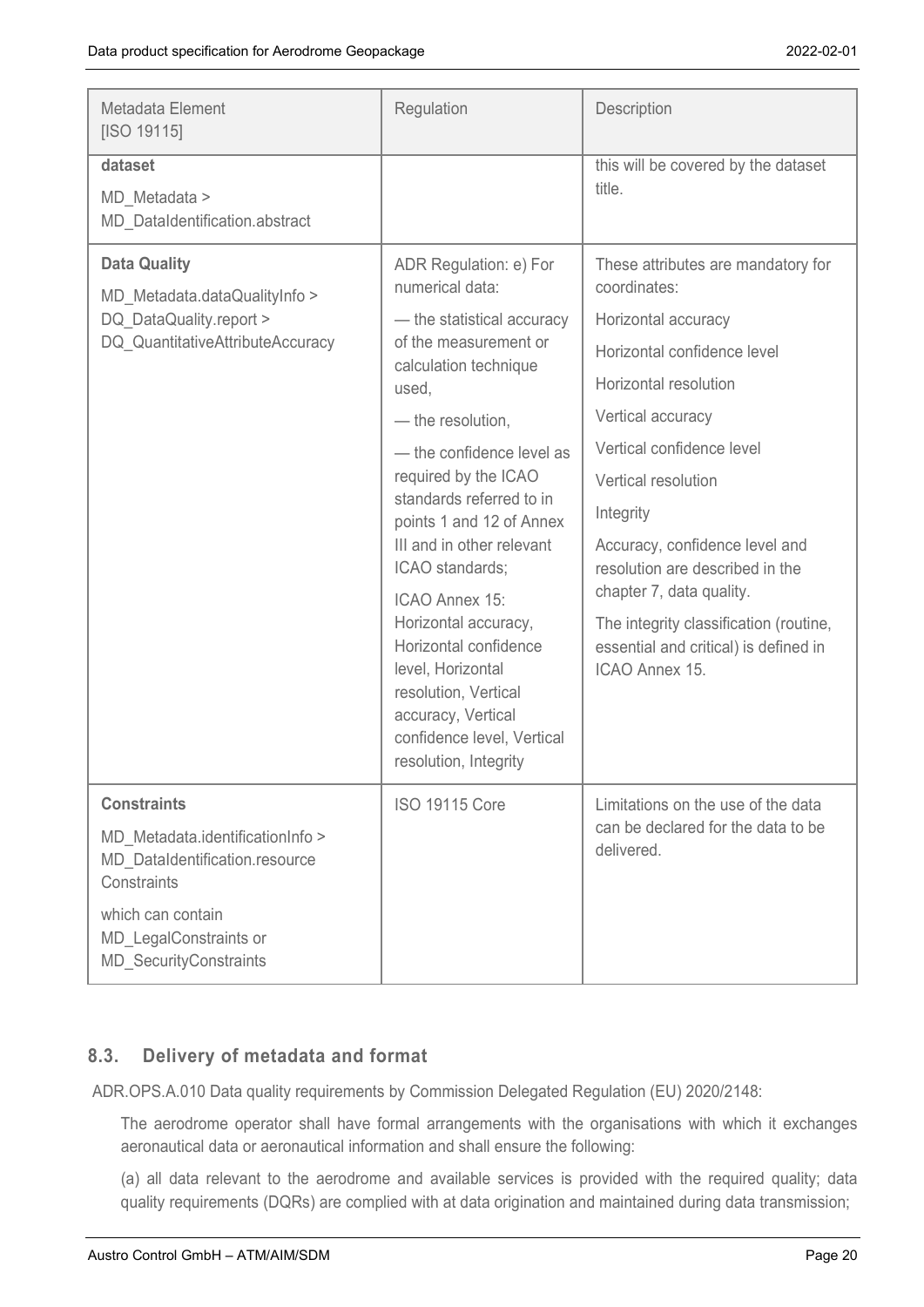(b) the accuracy of aeronautical data is as specified in the aeronautical data catalogue;

(c) the integrity of aeronautical data is maintained throughout the data process from origination to transmission, based on the integrity classification specified in the aeronautical data catalogue. In addition, procedures shall be put in place so that:

(1) for routine data, corruption is avoided throughout the processing of the data;

(2) for essential data, corruption does not occur at any stage of the entire process and additional processes are included, as needed, to address potential risks in the overall system architecture to ensure data integrity at that level;

(3) for critical data, corruption does not occur at any stage of the entire process and additional integrity assurance processes are included to fully mitigate the effects of faults identified by thorough analysis of the overall system architecture as potential data integrity risks;

(d) the resolution of the aeronautical data is commensurate with the actual data accuracy;

(e) the traceability of the aeronautical data;

(f) the timeliness of the aeronautical data, including any limits on the effective period;

(g) the completeness of the aeronautical data;

(h) the format of the delivered data meets the specified requirements.

Requirements on accuracy, integrity, resolution and format are explicitly stated in the National Data Catalogue provided by Austro Control.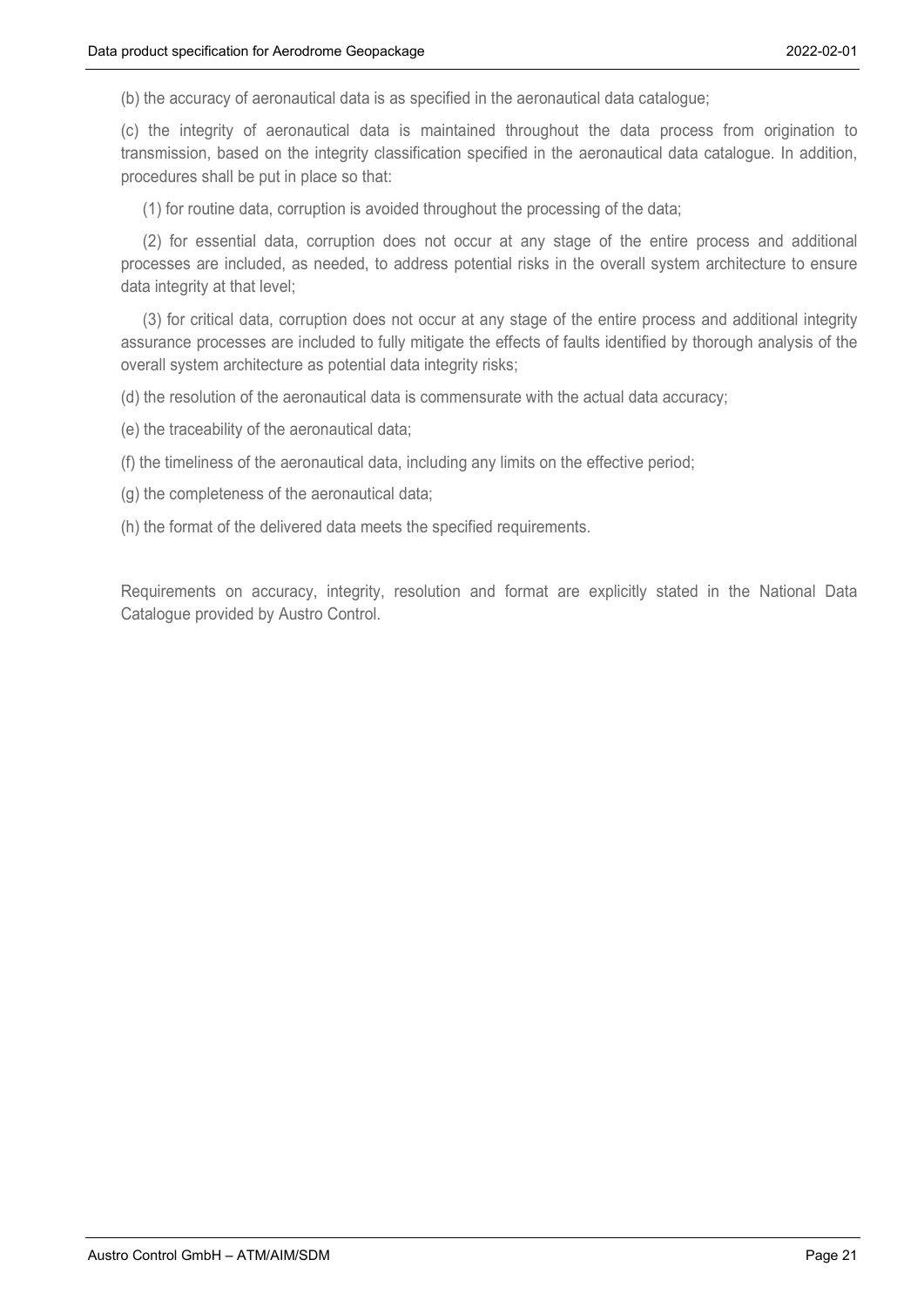# <span id="page-21-0"></span>**9. DELIVERY INFORMATION**

# <span id="page-21-1"></span>**9.1. Commission Regulation (EU) No 2020/2148**

#### ADR.OPS.A.050:

The aerodrome operator shall ensure that aeronautical data is transmitted by electronic means.

## <span id="page-21-2"></span>**9.2. Way of delivery**

The web platform for the transmission of aeronautical static data provided by Austro Control GmbH shall be used in order to comply with the data quality requirements of Commission Regulation (EU) No 2020/2148.

Details on the web platform, how to proceed with respect to the supply and further process (e.g. approval) of aeronautical data are announced on the website of the Austro Control GmbH under

[https://www.austrocontrol.at/flugsicherung/aim/qualitaetsanforderungen\\_datenauflieferung/luftfahrtdaten\\_flu](https://www.austrocontrol.at/flugsicherung/aim/qualitaetsanforderungen_datenauflieferung/luftfahrtdaten_flugplaetze) [gplaetze](https://www.austrocontrol.at/flugsicherung/aim/qualitaetsanforderungen_datenauflieferung/luftfahrtdaten_flugplaetze)

### <span id="page-21-3"></span>**9.2.1. Delivery of geospatial aerodrome related data**

Aerodrome related geospatial data, which are specified in the feature catalogue as described in chapter 5, shall be delivered in a specified Geopackage format to support the data exchange by direct electronic connection.

The data originator shall deliver a Geopackage file that are valid against the provided Geopackage validator.

#### <span id="page-21-4"></span>**9.2.2. Delivery of non-geospatial aerodrome related data**

Aerodrome related data, which are not specified in the feature catalogue for geospatial data and cannot, thus, be expressed by means of the specified Geopackage format, shall be delivered in digital plain text formats that allow to copy and paste the data during the AIS process.

Proper digital file formats are DOC, DOCX, XLS, XLSX, TXT, and XML. Examples for non-geospatial aerodrome related data are aerodrome administration data, operational hours, description of services and facilities et cetera.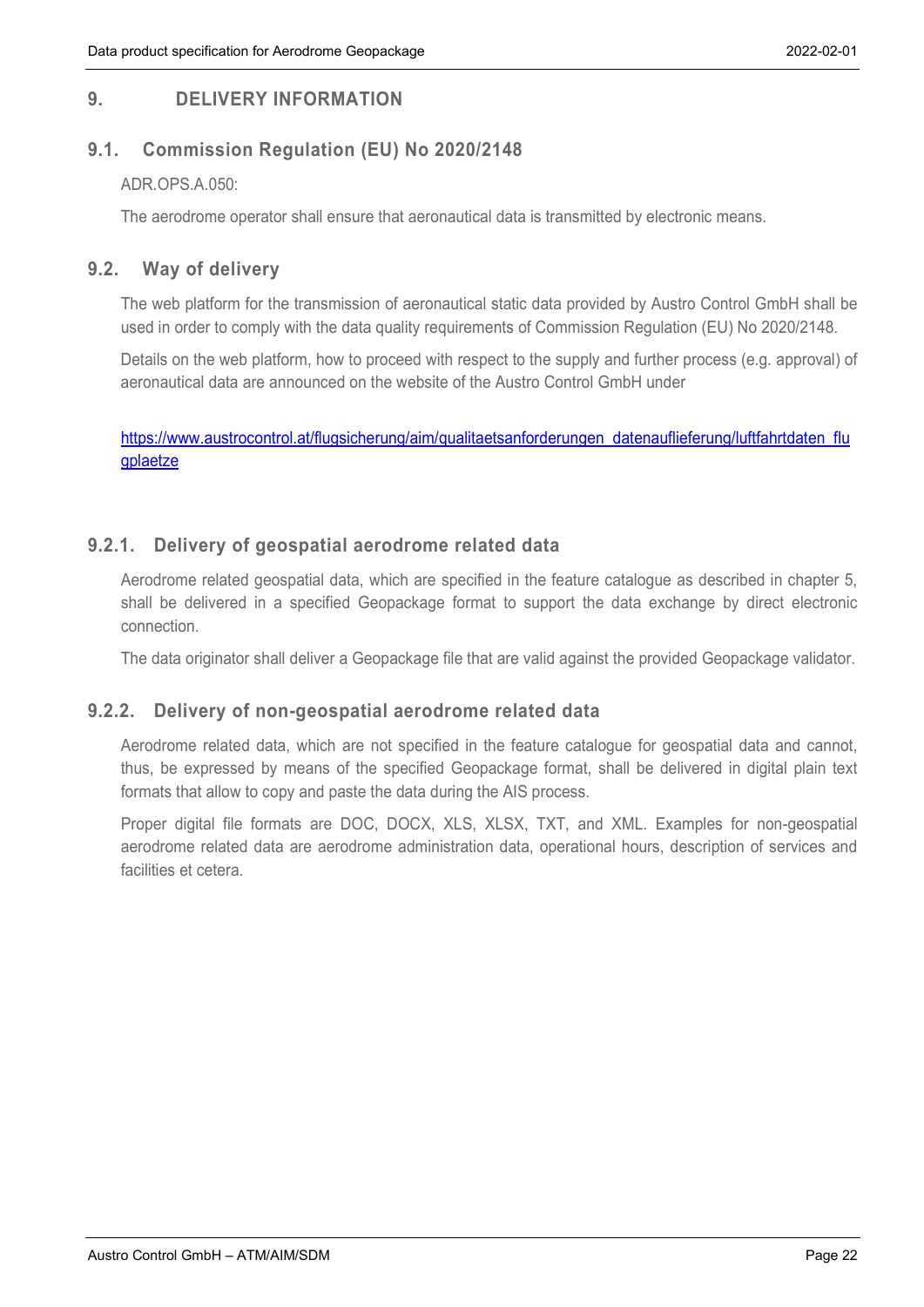# <span id="page-22-0"></span>**10. DATA CAPTURE**

The "EUROCONTROL Specification for the Origination of Aeronautical Data (DO) V 2.0" has been designed to support Commission Regulation (EU) 2020/2148, laying down requirements on the quality of aeronautical data and aeronautical information for the single European sky.

The EUROCONTROL specification provides guidance and comprehensive requirements, stemming from different recognised sources, which should be met when originating aeronautical data in order to comply with requirements concerning the quality of aeronautical data and aeronautical information.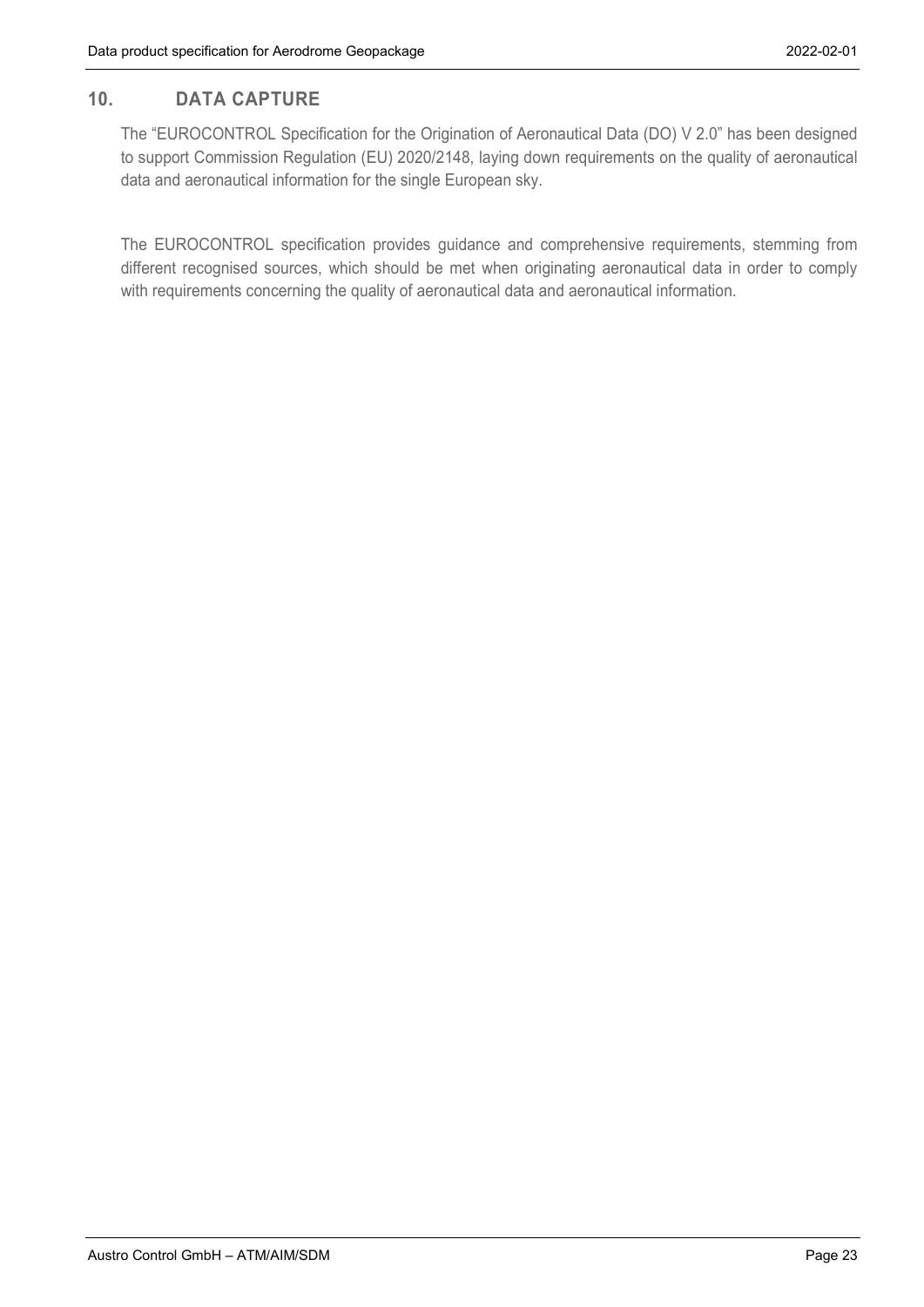#### <span id="page-23-0"></span>**11. BIBLIOGRAPHY**

Austro Control GmbH

http://www.austrocontrol.at

EUR-Lex

<https://eur-lex.europa.eu/homepage.html>

EUROCONTROL

[http://www.eurocontrol.int/aim/public/standard\\_page/aixm.html](http://www.eurocontrol.int/aim/public/standard_page/aixm.html)

IDS – Ingegneria dei sistemi S.p.A.

<http://www.idscompany.it/index.php>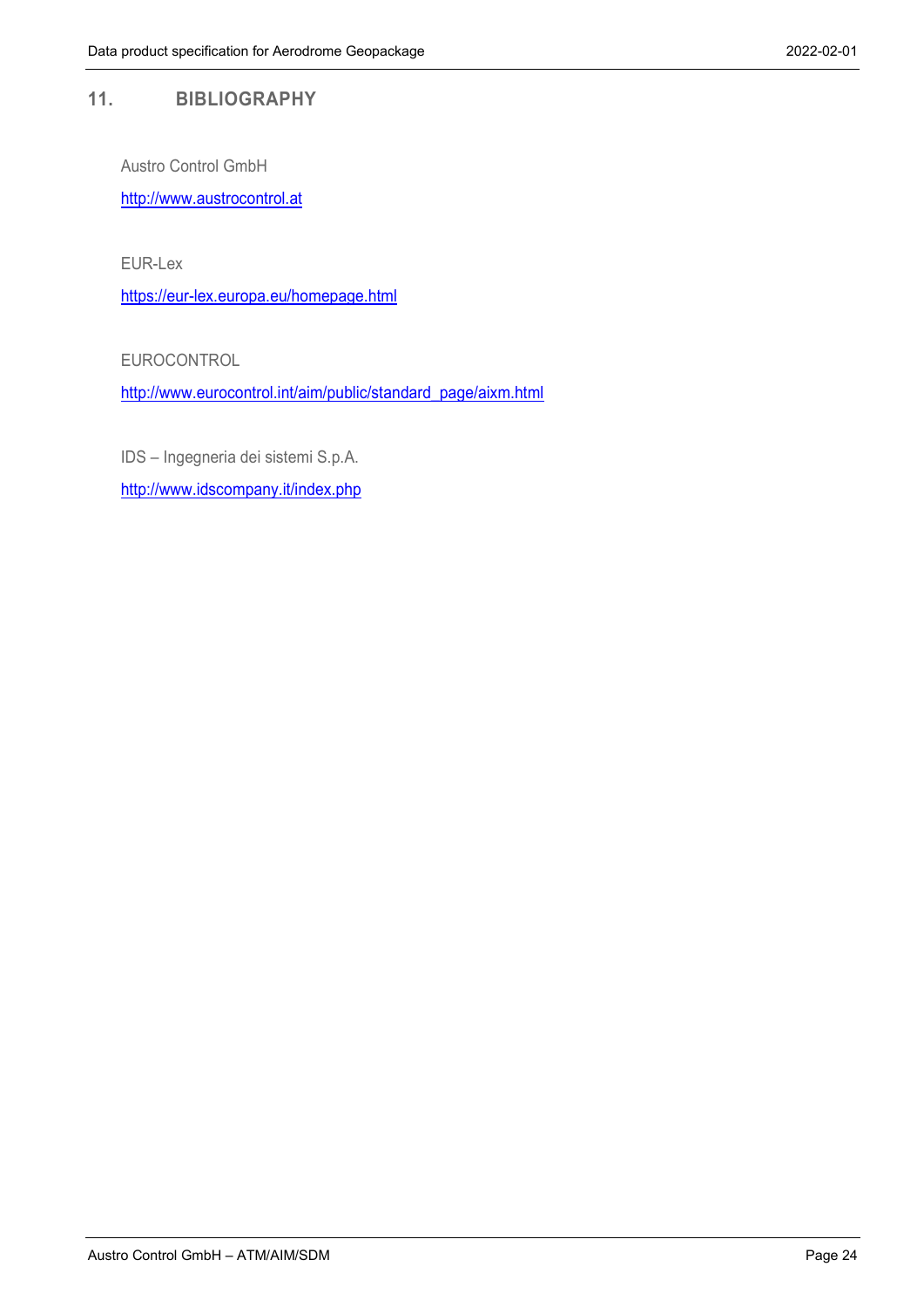### <span id="page-24-0"></span>**Annex A**

see FC\_AerodromeGPKG\_V1\_YYYYMMDD.xlsx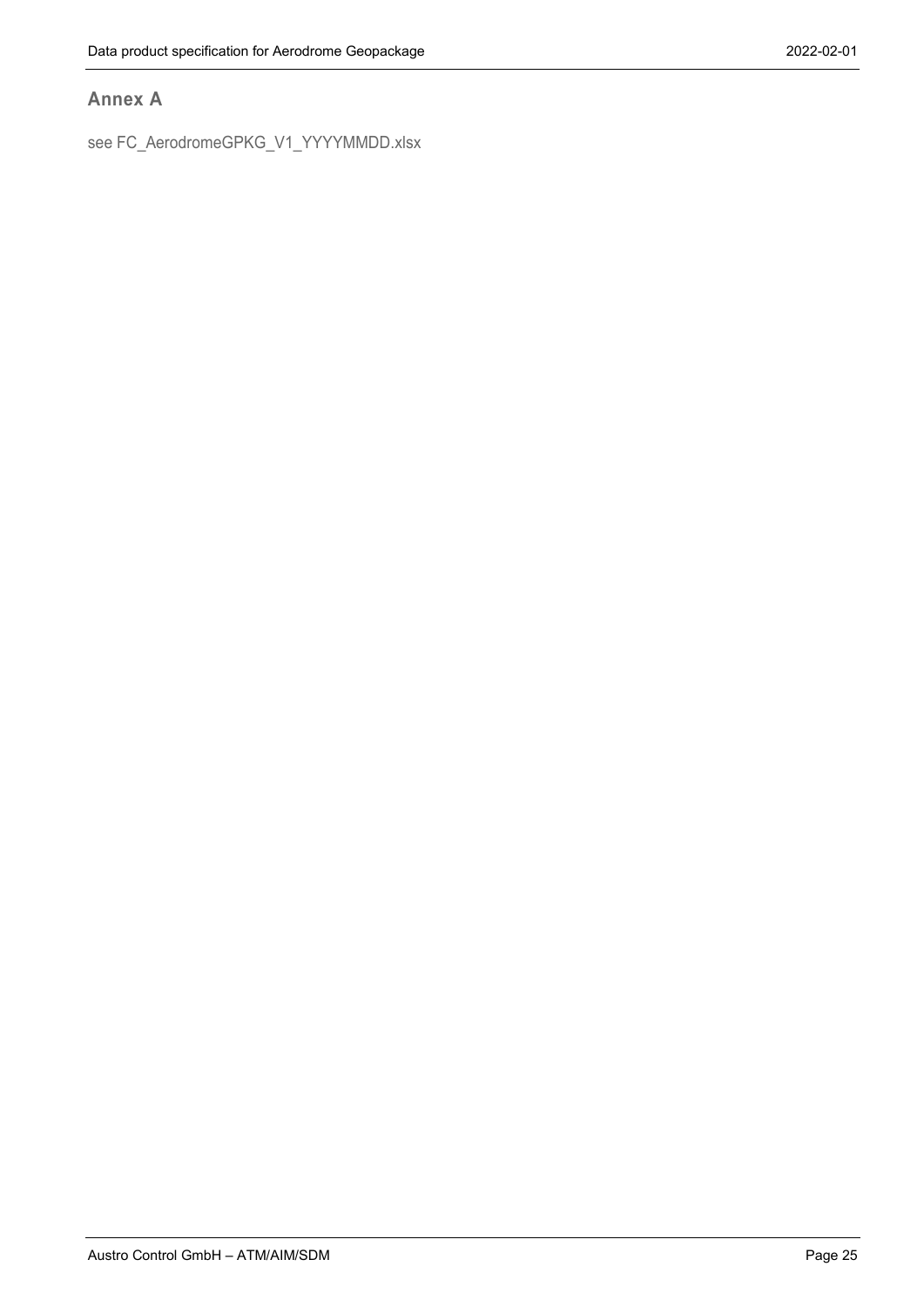## <span id="page-25-0"></span>**Annex B**

see UML\_AerodromeGPKG\_V1\_YYYYMMDD.vsdx